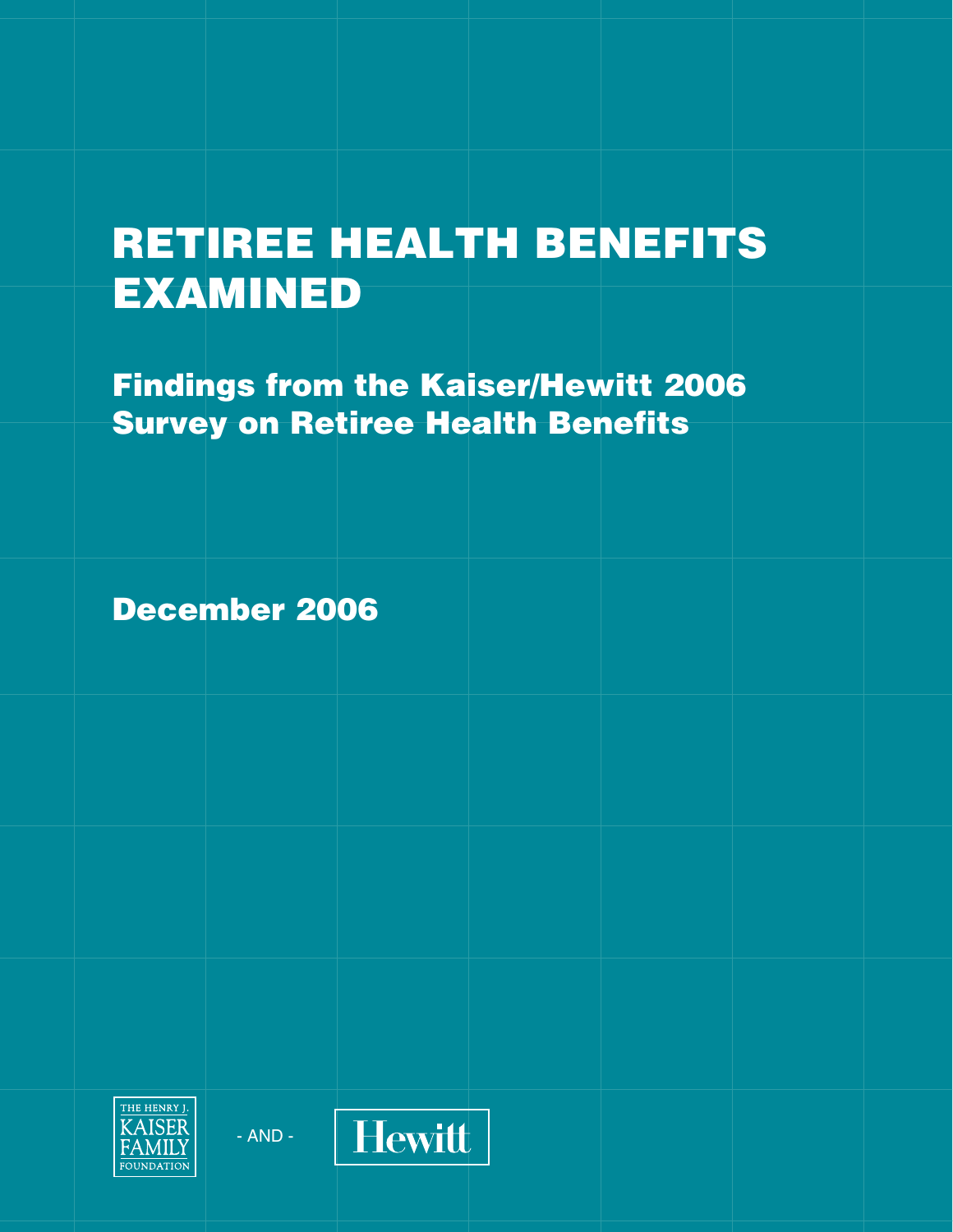**Hewitt Associates** Frank McArdle, Amy Atchison, and Dale Yamamoto

The Kaiser Family Foundation Michelle Kitchman Strollo and Tricia Neuman

Hewitt Associates (NYSE: HEW), with more than 60 years of experience, is the world's foremost provider of human resources outsourcing and consulting services. The firm consults with more than 2,400 companies and administers human resources, health care, payroll and retirement programs on behalf of more than 350 companies to millions of employees and retirees worldwide. Located in 35 countries, Hewitt employs approximately 22,000 associates. For more information, please visit www.hewitt.com.

The Kaiser Family Foundation is a nonprofit, private operating foundation dedicated to providing information and analysis on health issues to policymakers, the media and the general public. The Foundation is not associated with Kaiser Permanente or Kaiser Industries.

#### **ACKNOWLEDGEMENTS**

The authors gratefully acknowledge Kim Boortz of the Kaiser Family Foundation for her substantial contributions in the preparation of this report.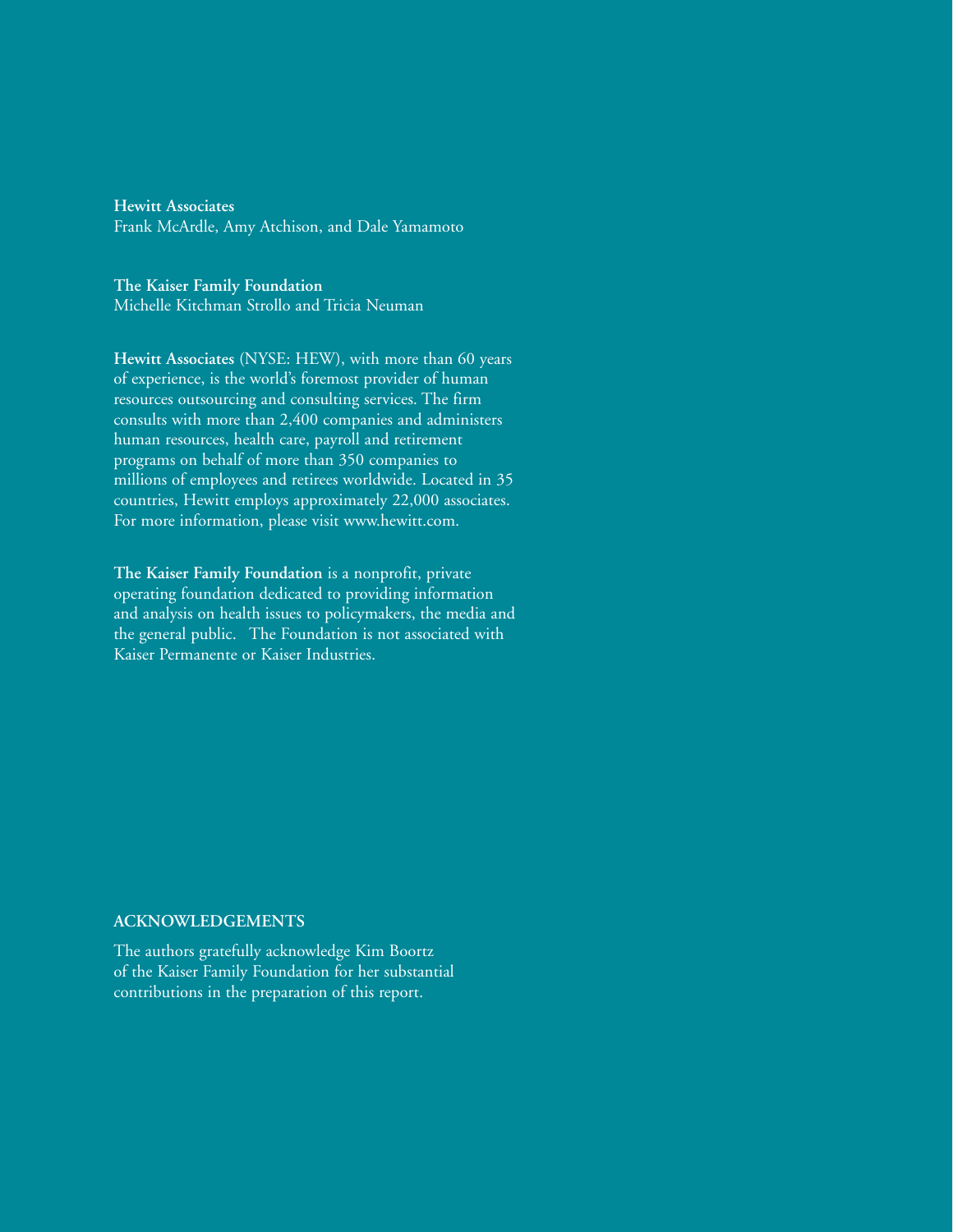# **RETIREE HEALTH BENEFITS EXAMINED**

**Findings from the Kaiser/Hewitt 2006 Survey on Retiree Health Benefits** 

**December 2006** 



 $- AND -$ 

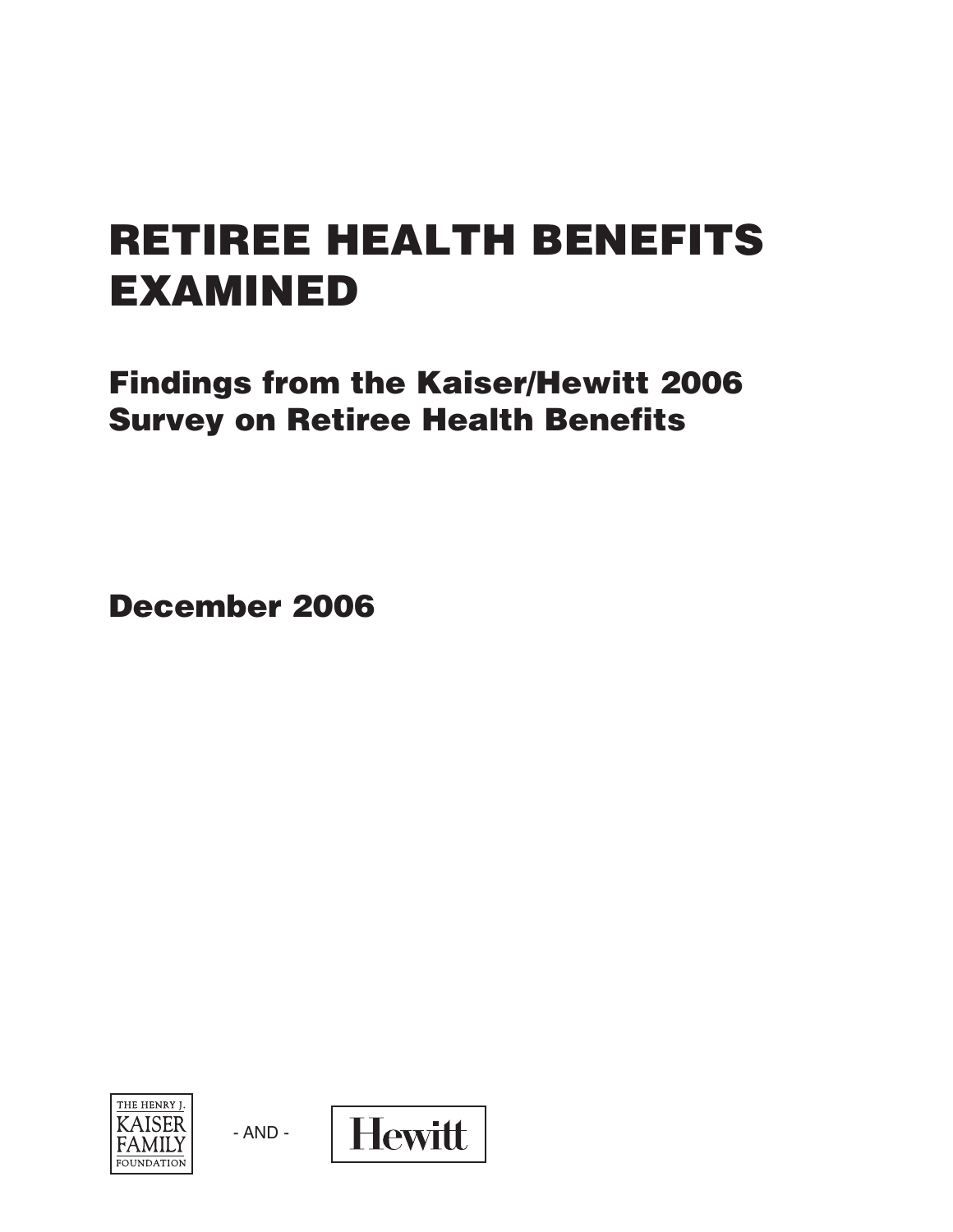## **LIST OF EXHIBITS**

### **Coverage**

- Exhibit 1: Percentage of Large Private-Sector Employers Providing Retiree Health Benefits to Pre-65, Age 65+ Retirees, or Both
- Exhibit 2: Who Is Provided Retiree Health Benefits by Large Private-Sector Employers?
- Exhibit 3: Percentage of Large Private-Sector Employers Offering Medicare Advantage Plans in 2006
- Exhibit 4: Likelihood of Offering Medicare Advantage Plans to Age 65+ Retirees in 2007 and 2010

#### **Benefit Design and Prescription Drug Benefits**

- Exhibit 5: Large Private-Sector Employers' Benefit Design Features in the Largest Pre-65 and Age 65+ Plans
- Exhibit 6: Prescription Drug Benefit Design Features for Age 65+ Retirees in the Largest Plan
- Exhibit 7: Prescription Drug Utilization Management Features for Age 65+ Retirees in the Largest Plan
- Exhibit 8: Prescription Drug Formularies for Age 65+ Retirees in the Largest Plan
- Exhibit 9: Prescription Drug Cost-Sharing Design for Age 65+ Retirees in the Largest Plan

#### **Total Costs, Pre-Funding, and Caps**

- Exhibit 10: Average Total Retiree Health Costs, by Firm Size, 2005; Average Increase in Retiree Health Costs, 2005-2006
- Exhibit 11: Percentage of Large Private-Sector Employers Pre-Funding their Retiree Health Care Obligations, by Firm Size
- Exhibit 12: Percentage of Large Private-Sector Employers with a Cap on Their Firms' Contribution to Retiree Health Benefits for Pre-65 Retirees in the Largest Plan
- Exhibit 13: Percentage of Large Private-Sector Employers with a Cap on Their Firms' Contribution to Retiree Health Benefits for Age 65+ Retirees in the Largest Plan

#### **Premiums and Retiree Contributions**

- Exhibit 14: Average Monthly Premiums for New Retirees in the Largest Pre-65 and Age 65+ Plans
- Exhibit 15: Distribution of Employers by Share of Premium Paid by Retirees in the Largest Plan
- Exhibit 16: Distribution of Employers by Reported Change in Retiree Contributions to Premiums in the Largest Plan, 2005 to 2006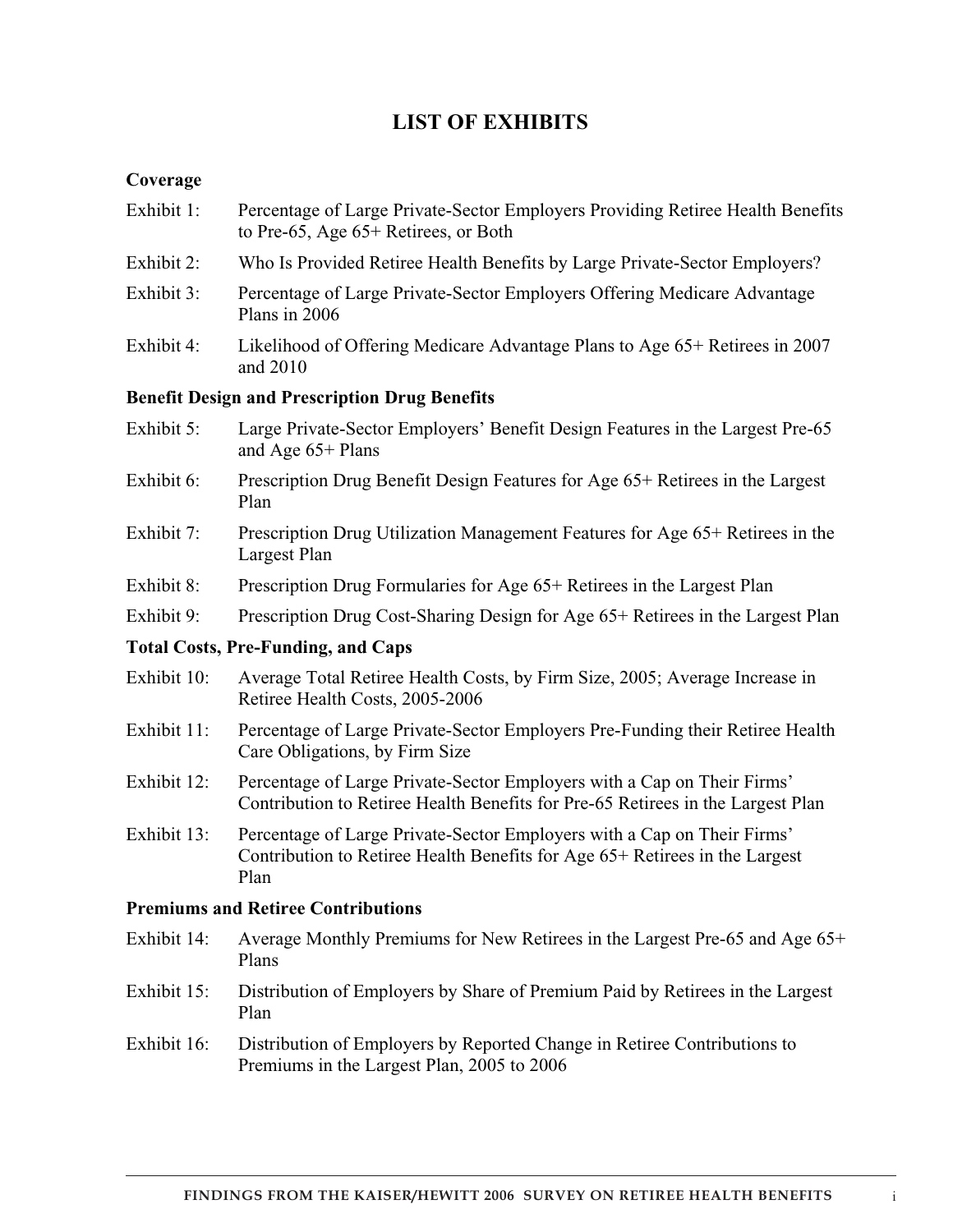#### **Recent and Future Changes in Retiree Health Benefits**

- Exhibit 17: Percentage of Large Private-Sector Employers that Made Changes to Pre-65 Retiree Health Benefits between 2005 and 2006
- Exhibit 18: Percentage of Large Private-Sector Employers that Made Changes to Age 65+ Retiree Health Benefits between 2005 and 2006
- Exhibit 19: Likelihood of Making Changes to Retiree Health Benefits for the 2007 Plan Year

#### **Employers' Responses to Medicare Drug Coverage**

- Exhibit 20: Employers' 2006 and Expected 2007 Medicare Drug Benefit Strategies for the Largest Age 65+ Plan
- Exhibit 21: Distribution of Retirees in the Largest Age 65+ Plan, by Employers' Expected 2007 Medicare Strategies
- Exhibit 22: Likelihood of Continuing Drug Benefits and Accepting Employer Subsidy in the Future, Among Employers Taking the Subsidy in 2006
- Exhibit 23: Impact on Employer Coverage for Retirees Who Sign Up for a Medicare Drug Plan, Among Employers Continuing to Take the Subsidy in 2007
- Exhibit 24: Share of Employers Allowing Retirees Who Enroll in a Medicare Drug Plan to Re-Enroll in an Employer Plan in the Future, Among Employers Continuing to Take the Subsidy in 2007
- Exhibit 25: Share of Employers Allowing Spouses of Retirees to Maintain Employer-Sponsored Coverage if a Retiree Opts for a Medicare Drug Plan, Among Employers Continuing to Take the Subsidy in 2007

#### **Role of the Federal Government in Financing Pre-65 Retiree Coverage**

Exhibit 26: Employers' Views about the Role of the Federal Government in Financing Retiree Health Benefits for Pre-65 Retirees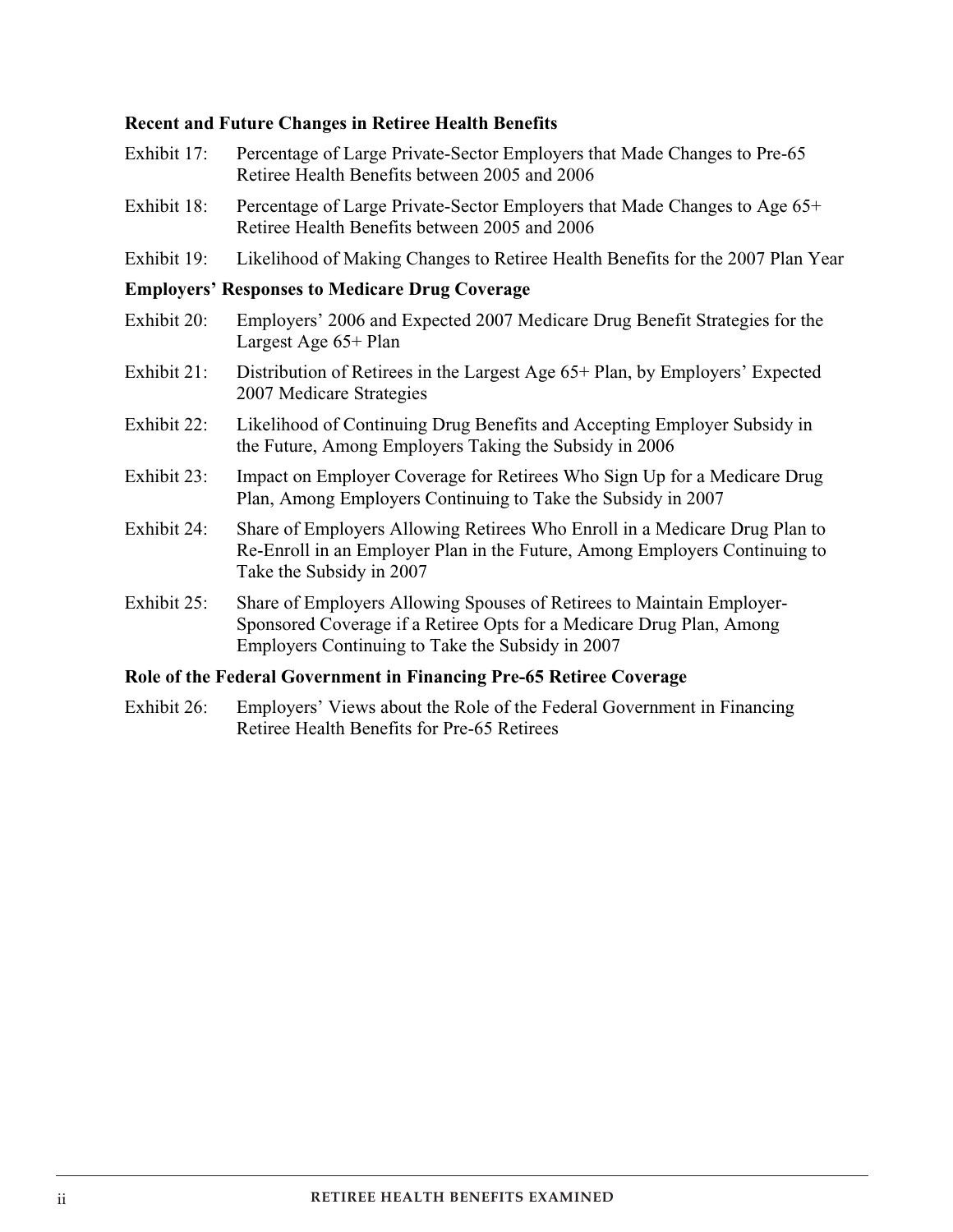## **Introduction**

Employers continue to play an important role in providing health insurance coverage for pre-65 and age 65+ (Medicare-eligible) retirees. Employer-sponsored plans help bridge the gap in coverage for workers and spouses who retire before they turn age 65 and are eligible for Medicare. Today, an estimated 3.8 million early retirees (ages 55 to 64) and dependents receive health coverage from an employer or union.<sup>1</sup> Without these benefits, early retirees often face significant challenges finding affordable coverage in the individual market, leading some to return to the workforce to gain access to health insurance.<sup>2</sup> Employer plans also provide highlyvalued supplemental benefits to more than 12 million retirees now on Medicare.<sup>3,4</sup> For retirees on Medicare, employer plans remain an important source of prescription drug coverage, and provide additional cost-sharing protections, including limits on retirees' out-of-pocket expenses.

With health costs continuing to climb and on-going reports of companies scaling back on retiree benefits, the status of employer-sponsored retiree health coverage continues to be an area of considerable interest and concern.<sup>5</sup> Between 1988 and 2006, the share of large employers (200 or more employees) offering retiree health benefits declined from  $66\%$  to  $35\%$ .<sup>6</sup> In each of the prior years in which the Kaiser Family Foundation and Hewitt Associates have conducted the annual retiree health benefit survey, employers looking to reign in spending have been shifting costs onto retirees in the form of higher premium contributions and cost-sharing requirements, with a smaller share of employers terminating subsidized benefits for future retirees.<sup>7</sup> These terminations have primarily affected new or recent hires. A very small percentage of firms have terminated benefits for current retirees. Employers continue to implement strategies to help mitigate cost pressures, like making changes in benefit design.

Looking to the future, there is ongoing interest in employers' likely response to the Medicare drug benefit. The Kaiser/Hewitt 2005 Survey on Retiree Health Benefits found – and CMS data likewise confirm – that the vast majority of large private employers continued providing retiree health benefits in the first year of Medicare drug coverage (2006), primarily by claiming the federal retiree drug subsidy. Employer plans continue to be a major source of prescription drug benefits for people on Medicare, and in 2006, cover more than a quarter of all 43 million Medicare beneficiaries. Whether or not employers stay the course or choose alternative strategies has important implications for retirees and their families and obviously affects the current costs and future liabilities of these organizations.

This 2006 Kaiser/Hewitt Survey on Retiree Health Benefits, conducted between June and October 2006, is the fifth in a series of surveys that provides detailed information on the state of retiree health benefits. The survey provides information for both pre-65 and age 65+ retirees on total costs, retiree contributions to premiums, and past and potential future actions taken by employers to help control retiree health spending. Looking forward to 2007, this survey also captures the most current and comprehensive set of survey results on how large private-sector employers are responding to the Medicare drug benefit.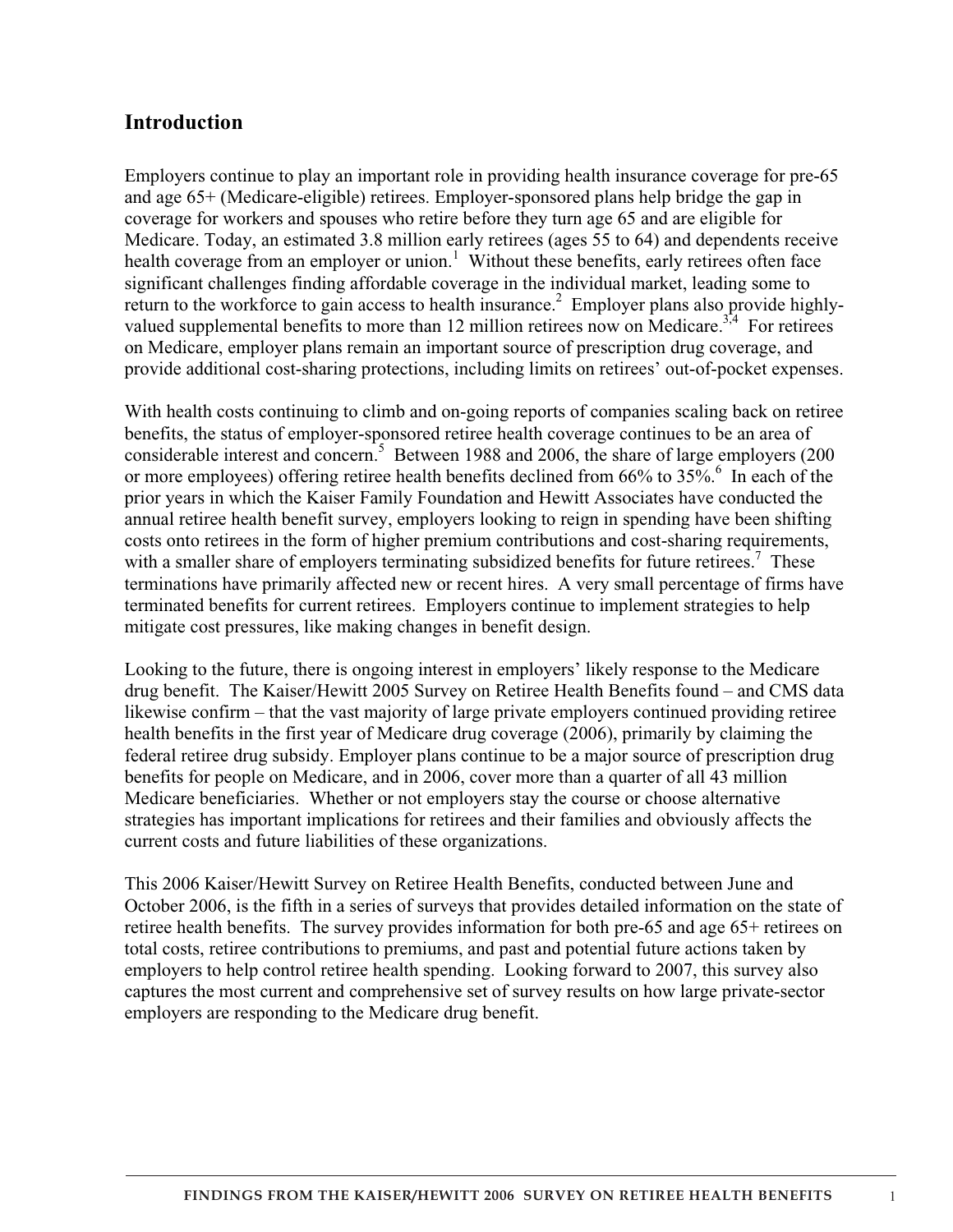## **Survey Methods**

The data in this report are based on a non-random sample of large private-sector employers with 1,000 or more employees that offer retiree health benefits in 2006. This nonprobability sample includes 302 employers that provide health benefits to 5.2 million retirees and dependent family members, of which 3.4 million are retirees and dependent spouses ages 65 and older.<sup>8</sup> These age 65+ retirees and dependents account for 27% of the more than 12 million Medicare beneficiaries with retiree health benefits. They also account for nearly half of the 7.2 million Medicareeligible retirees with private employer coverage.<sup>9</sup> The firms that participated in this survey represent 36% of all Fortune 100 companies and 22% of all Fortune 500 companies. They account for more than one quarter (32%) of the Fortune 100 companies with the largest retiree health liability in 2005.

The study focuses on large employers because these firms are far more likely than mid- and small-sized firms to offer retiree health benefits.<sup>10</sup> The sample includes responses from 112 firms (37%) with 1,000 to 4,999 employees, 50 firms (17%) with 5,000 to 9,999 employees, 65 firms (21%) with 10,000 to 19,999 employees, and 75 "jumbo" firms (25%) with 20,000 or more employees. Together, these employers have 6.7 million employees and provide health benefits that impact the lives of approximately 16.8 million active employees and dependent family members.



- � **Total retiree costs (employer and retiree contributions) increased by 6.8%, on average, among surveyed employers between 2005 and 2006.**
- � **The average increase in retiree contributions to premiums was higher for newly retired pre-65 retirees (15.1%) than for newly retired age 65+ retirees (9.6%) in the firms' largest plans.**
- � **The majority of firms do not pre-fund retiree health benefits; 25% do.**
- � **In 2007, 78% of surveyed employers intend to provide drug coverage to Medicare-eligible retirees and take the 28% tax-free subsidy; 14% intend to supplement Medicare drug coverage, contract with a Medicare drug plan, or become a Medicare drug plan; and 8% say they will not provide drug coverage.**
- � **Employers offering retiree health coverage are split on the question of whether the federal government should play a larger role than it does today in financing retiree health benefits for pre-65 retirees.**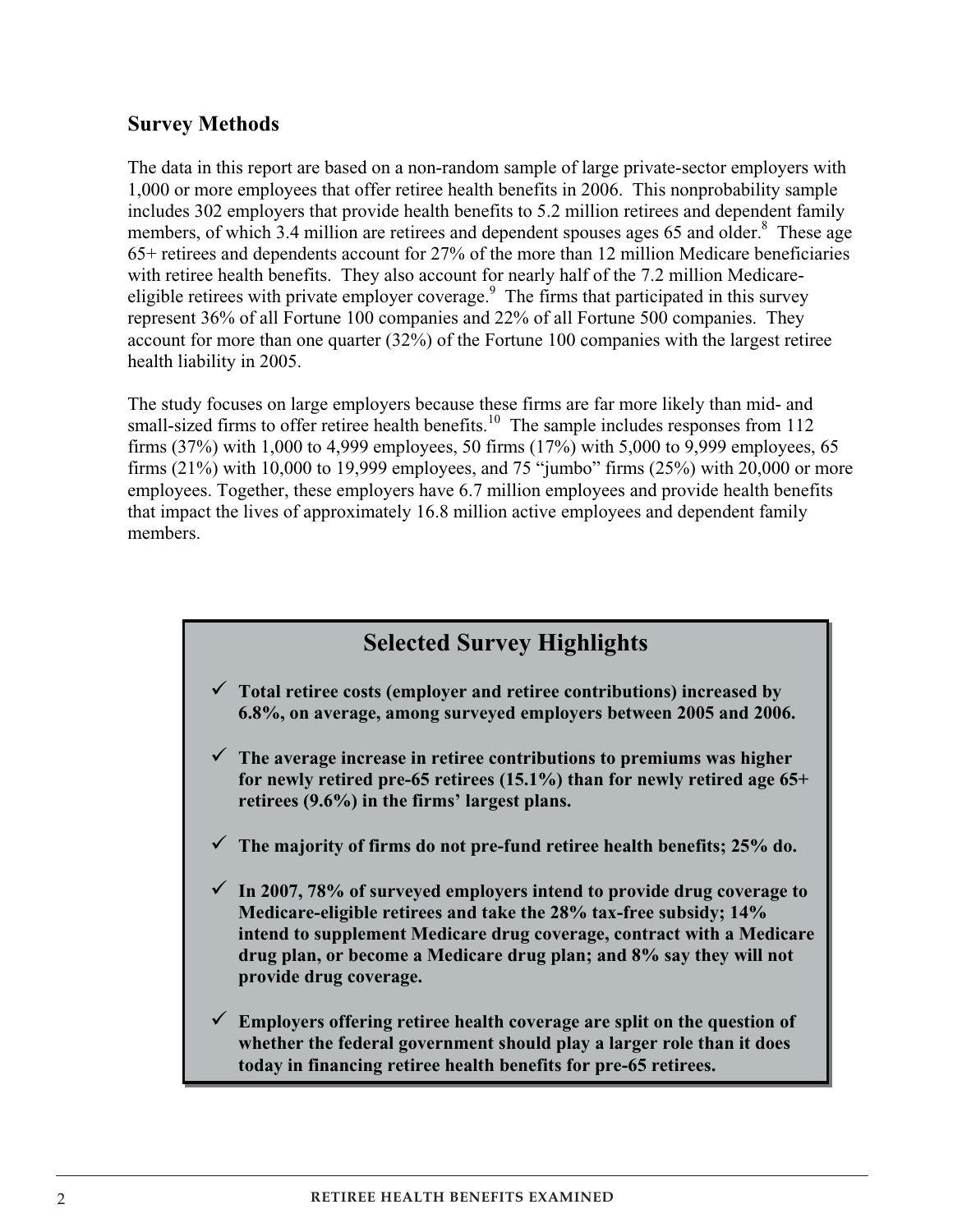## **Detailed Findings**

## **Coverage**

*Coverage* **(Exhibits 1-4). By design of the survey sample, all employers in this survey offer retiree health benefits; more than 8 in 10 (85%) surveyed firms that offer retiree health benefits provide coverage for both pre-65 and age 65+ retirees.** 

- $\bullet$  The majority of surveyed employers typically offer health benefits to both salaried (92%) and hourly employees (84%). The vast majority offer retiree health benefits to spouses (96%) and other dependents (84%). However, firms that offer retiree health benefits are far less likely to offer this coverage to part-time employees (46%).
- $\bullet$  The majority of surveyed firms (67%) offer retiree health benefits to employees newly hired as of January 1, 2006.<sup>11</sup>
- Nearly nine of ten surveyed employers (86%) with union employees provide retiree health benefits (not shown).
- $\bullet$  More than six of ten employers (62%) that offer benefits to age 65+ retirees say they do not offer a Medicare Advantage plan option in 2006. Looking to 2010:
	- 44% of surveyed employers say they are very or somewhat likely to offer Medicare Advantage plans.
	- 26% say they are very or somewhat unlikely to offer Medicare Advantage plans.
	- 30% say they do not know if their firm will offer Medicare Advantage plans to their age 65+ retirees.
- � The largest retiree plans for pre-65 retiree and age 65+ retirees are generally available to those who retired on or after January 1, 2006. The majority of surveyed employers say their largest retiree health plan is available to new retirees (not shown).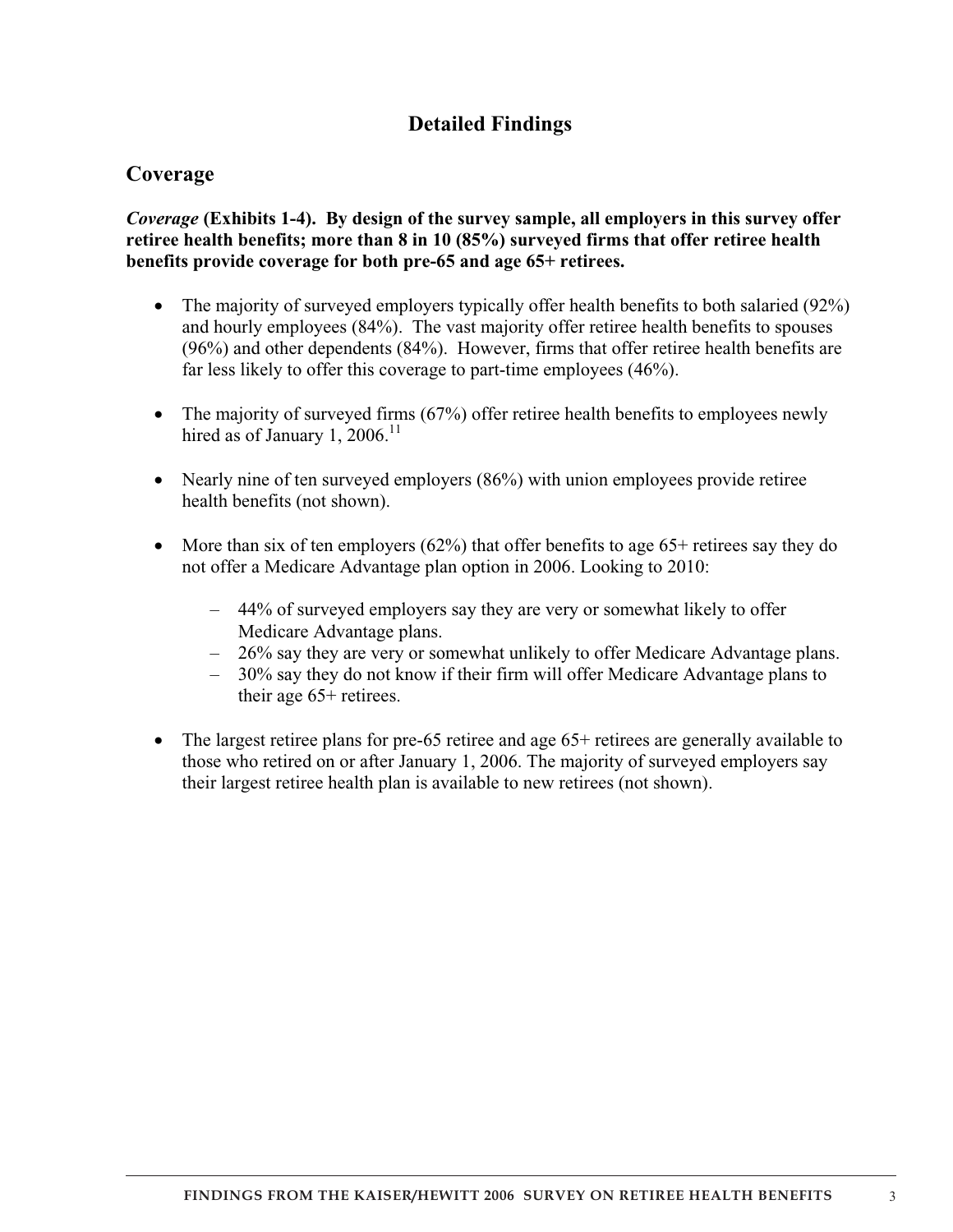

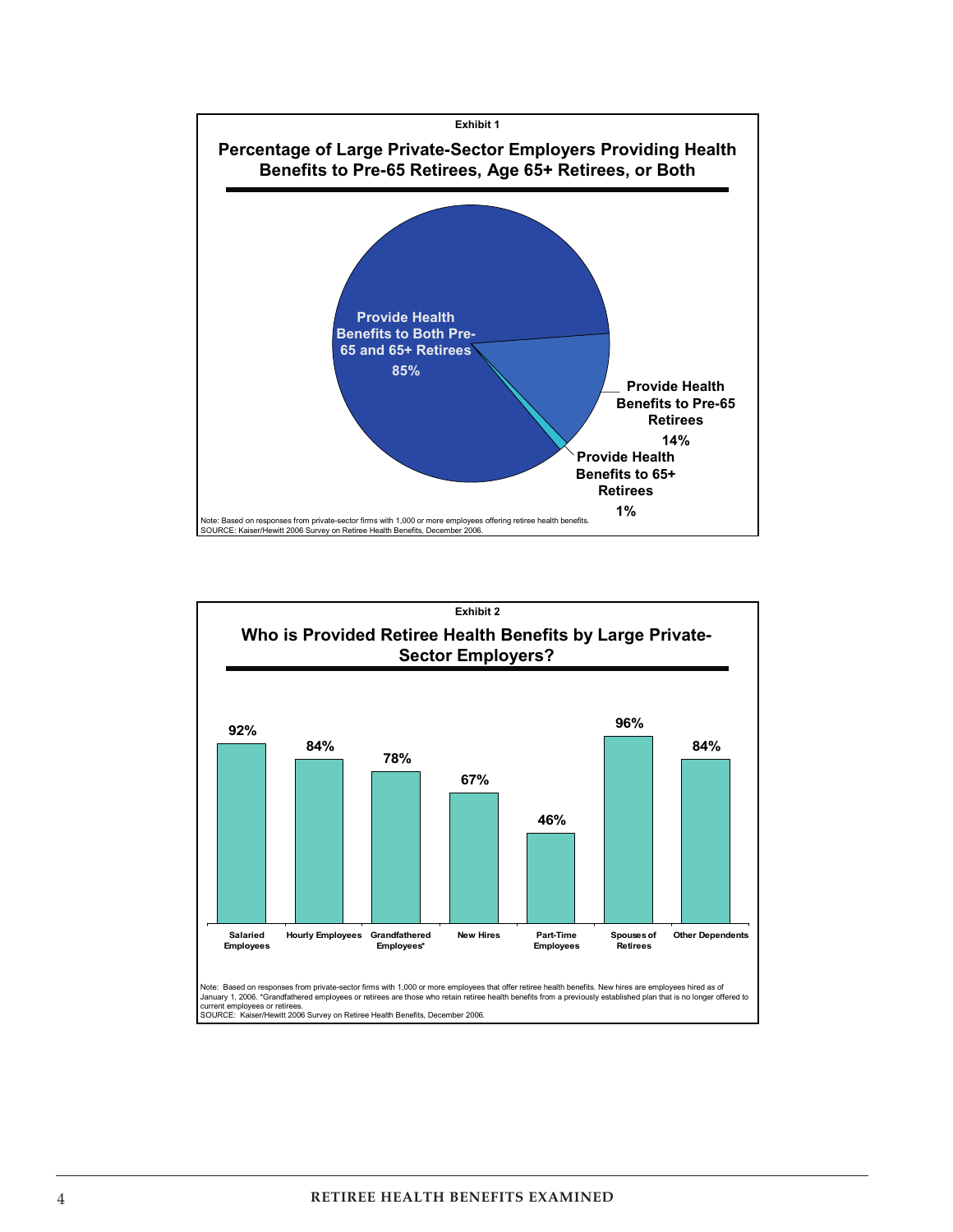

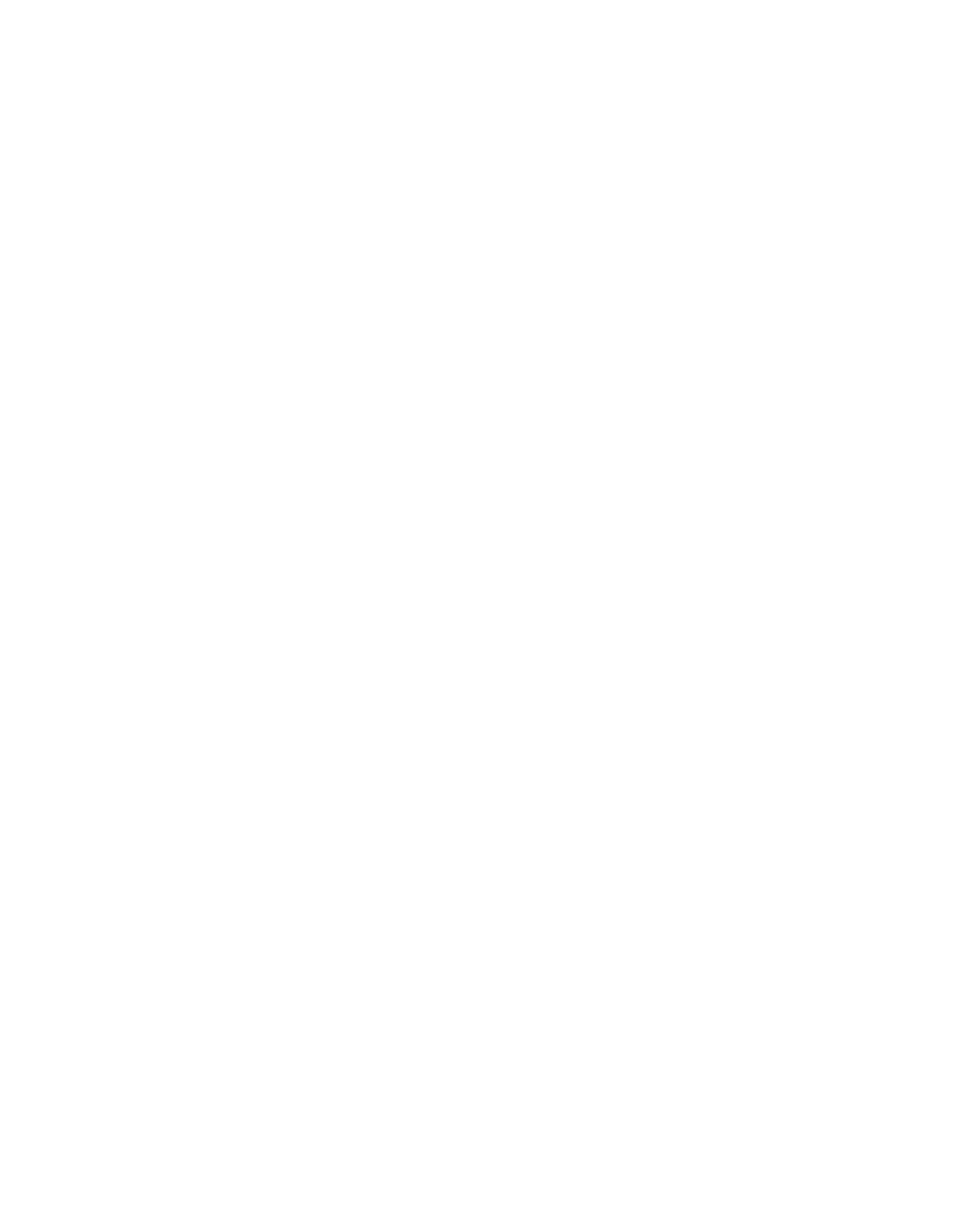## **Benefit Design and Prescription Drug Benefits**

*Benefit Design* **(Exhibit 5). Employer's largest pre-65 and age 65+ retiree plans often include a deductible before the plan begins paying benefits, but they also place annual limits on retirees' out-of-pocket costs to protect retirees from excessive financial exposure.** 

- Eight of ten surveyed employers impose a deductible for their largest pre-65 and age 65+ plans.
	- The most commonly reported annual in-network deductible is \$250 for the largest pre-65 plan, with some as low as \$50 and others as high as \$2,000.
	- The most commonly reported annual in-network deductible is \$300 for the largest age 65+ plan, with a range of \$50 to \$1,500.
- More than eight of ten employers have an annual out-of-pocket limit for their largest pre-65 and age 65+ plans (87% and 84%, respectively).
	- The most commonly reported annual out-of-pocket cap is \$1,500 for the largest pre-65 plan, with some as low as \$250 and others as high as \$10,300.
	- The most commonly reported annual out-of-pocket cap for the largest age 65+ plan is \$2,000, with a range of \$200 to \$5,250.

|                            | <b>Pre-65 Retirees</b> | 65+ Retirees |
|----------------------------|------------------------|--------------|
| <b>DEDUCTIBLE</b>          |                        |              |
| % with Deductible          | 77%                    | 81%          |
| Average (mean)             | \$389                  | \$326        |
| Most Common                | \$250                  | \$300        |
| <b>OUT-OF-POCKET LIMIT</b> |                        |              |
| % with OOP Limit           | 87%                    | 84%          |
| Average (mean)             | \$2,097                | \$1,900      |
| Most Common                | \$1,500                | \$2,000      |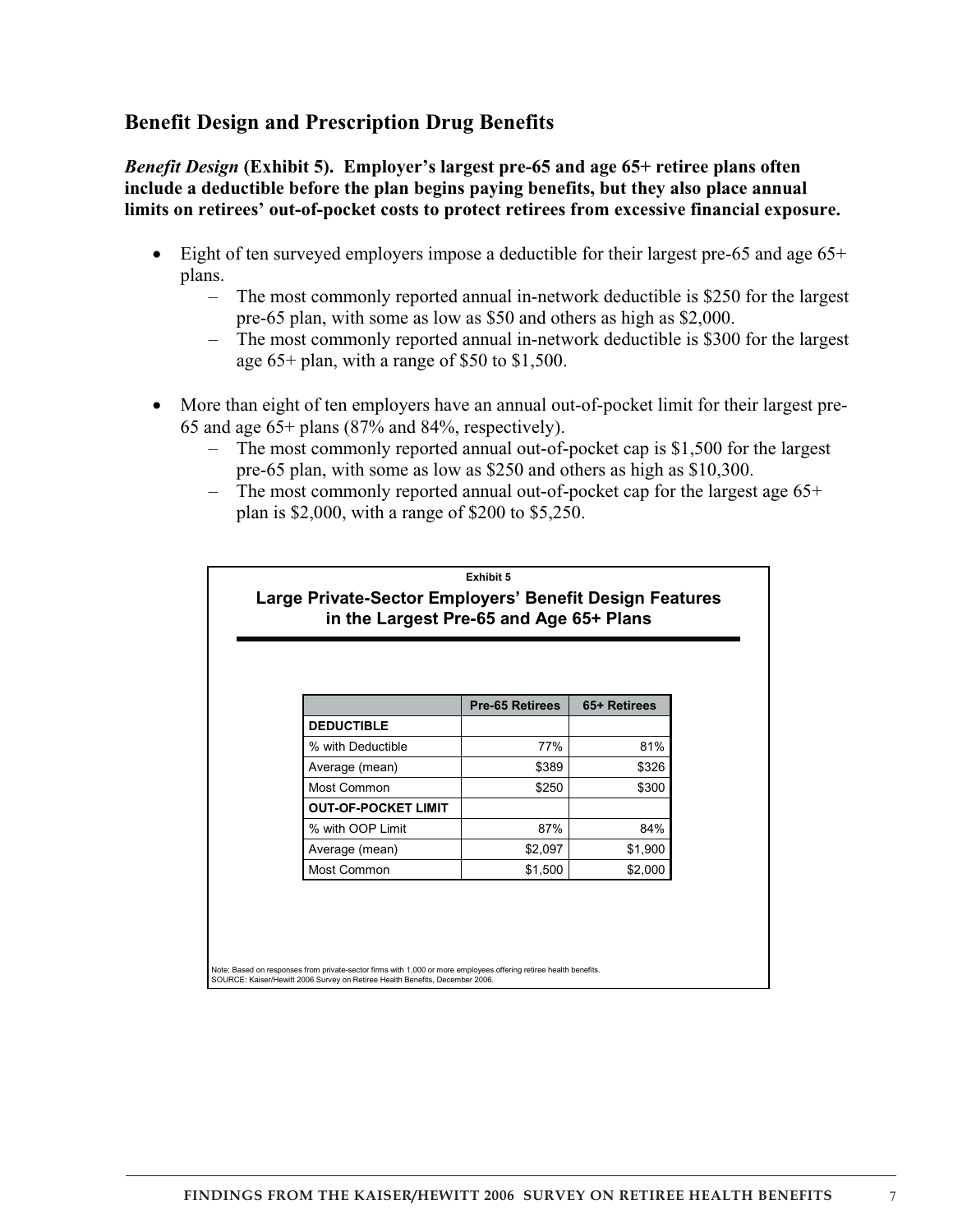*Drug Benefit Design (age 65+ plans)* **(Exhibits 6-9). Over half of surveyed employers (54%) say that drug benefits in the largest age 65+ plan are subject to the overall plan design and the remaining employers impose separate design features for prescription drugs; most use a variety of measures to control rising drug costs.**

- 25% of surveyed employers have a separate annual prescription drug deductible for the largest age 65+ plan; 8% of surveyed employers have a separate benefit limit (a separate cap on total prescription drug expenses covered by the plan).
- � 26% have a separate annual out-of-pocket maximum for pharmacy claims.
- � Utilization management features are commonly used in firms' largest age 65+ plans:
	- 70% of surveyed employers use quantity limits (e.g., maximum 30-day supply for prescriptions filled at retail pharmacies and a 90-day supply for mail order).
	- 66% impose prior authorization for certain drugs.
	- 46% use therapeutic interchange.
	- 40% require step-therapy edits.
	- 35% use mandatory generic substitution.
- 61% of surveyed employers have a restricted formulary for their largest age 65+ plan; 34% have an open formulary; and 5% have a closed formulary.<sup>12</sup>
- 63% of surveyed employers use 3-tier cost-sharing arrangements for prescription drugs in their largest age 65+ plans; 15% use a 2-tier design; 15% charge the same amount for all prescriptions; and 7% have a drug cost-sharing design with four or more tiers.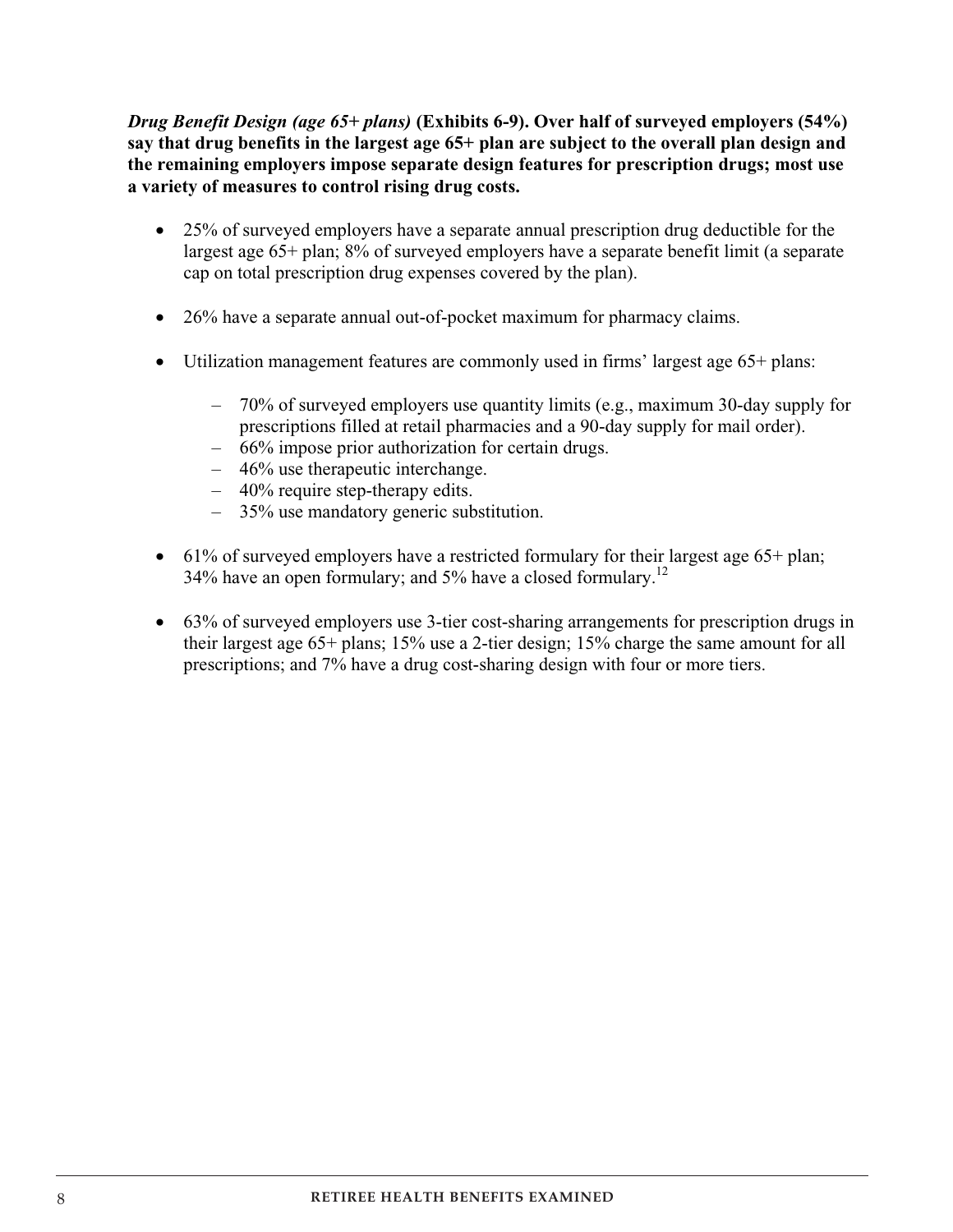

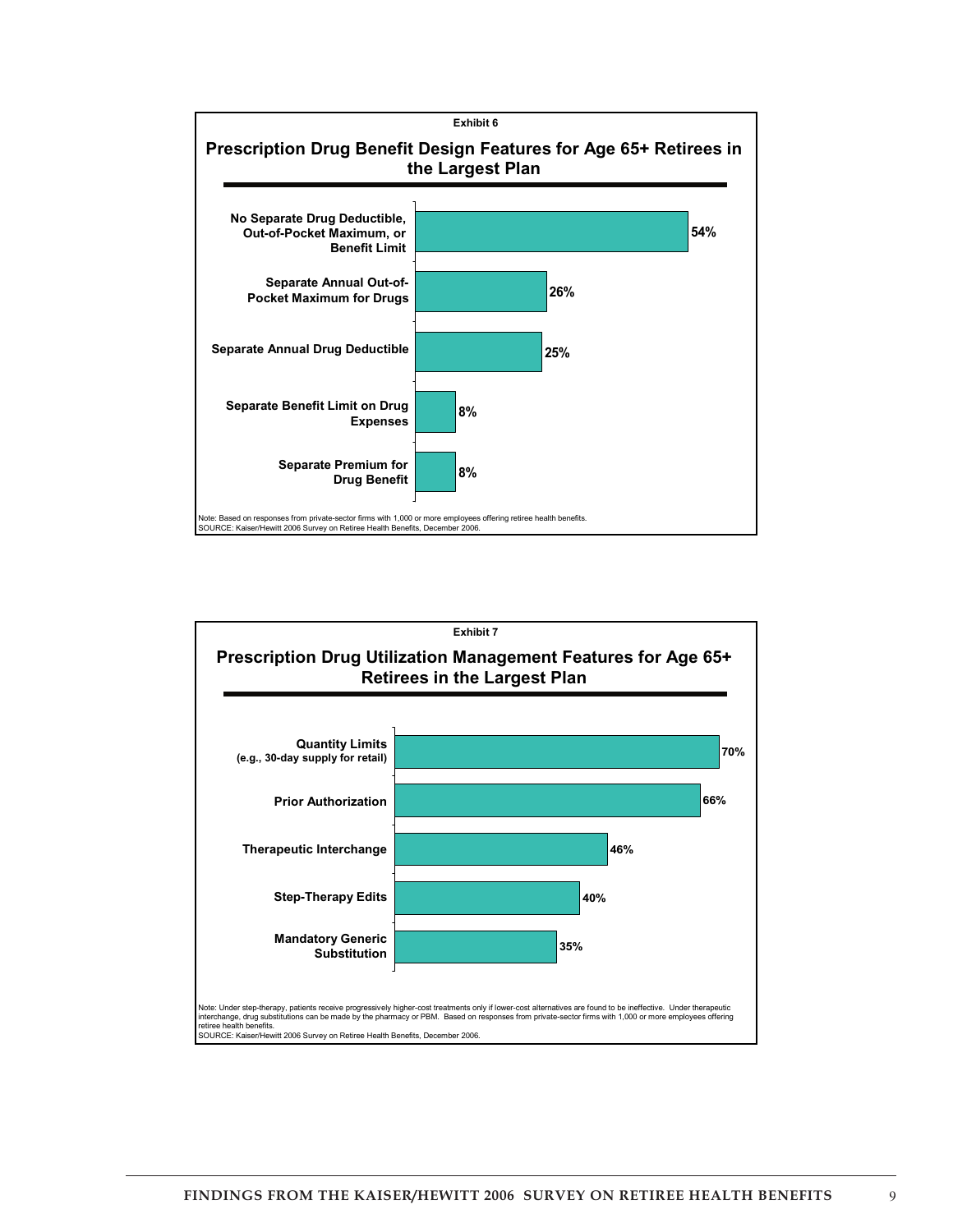

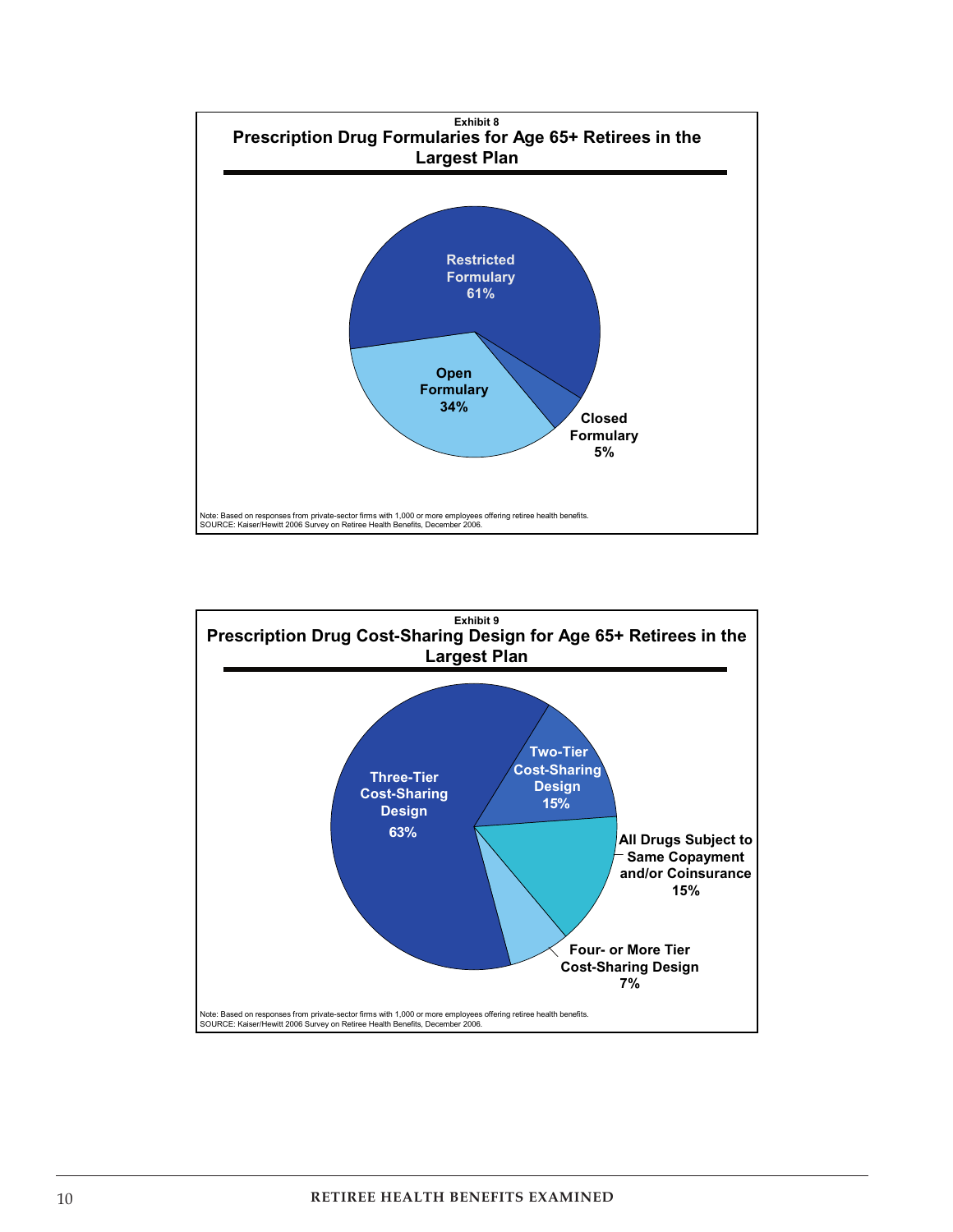## **Total Costs, Pre-Funding, and Caps**

*Costs* **(Exhibit 10). The total cost of retiree health benefits (employer and retiree contributions) increased, on average, by an estimated 6.8% for surveyed employers between 2005 and 2006.** The single-digit increase in retiree health costs for retirees is comparable to increases reported in surveys of employers regarding the cost of health benefits for active workers, which are lower in 2006 than in previous years.<sup>13</sup> Slower rates of increase are attributable to a number of factors including the effects of the new Medicare drug benefit, and slower rates of increase in both prices and utilization of health care services.

- � The total cost (employer and retiree contributions) of providing health benefits for both pre-65 and age 65+ retirees and their dependents among surveyed employers was an estimated \$19.6 billion in 2005. By 2006, total retiree health costs are estimated to be \$20.9 billion for surveyed employers. This estimate is based on 2005 total costs, increased by employers' estimates of total cost increases between 2005 and 2006.
- Firms with fewer than 10,000 employees experienced somewhat higher average rates of increase in total retiree health costs than firms with 10,000 or more employees.
- � The average 2005 cost of retiree health among surveyed firms is \$68.7 million, with variation by firm size, ranging from \$6.3 million, on average, for firms with 1,000 – 4,999 employees to \$216 million, on average, for jumbo firms with 20,000 or more employees.

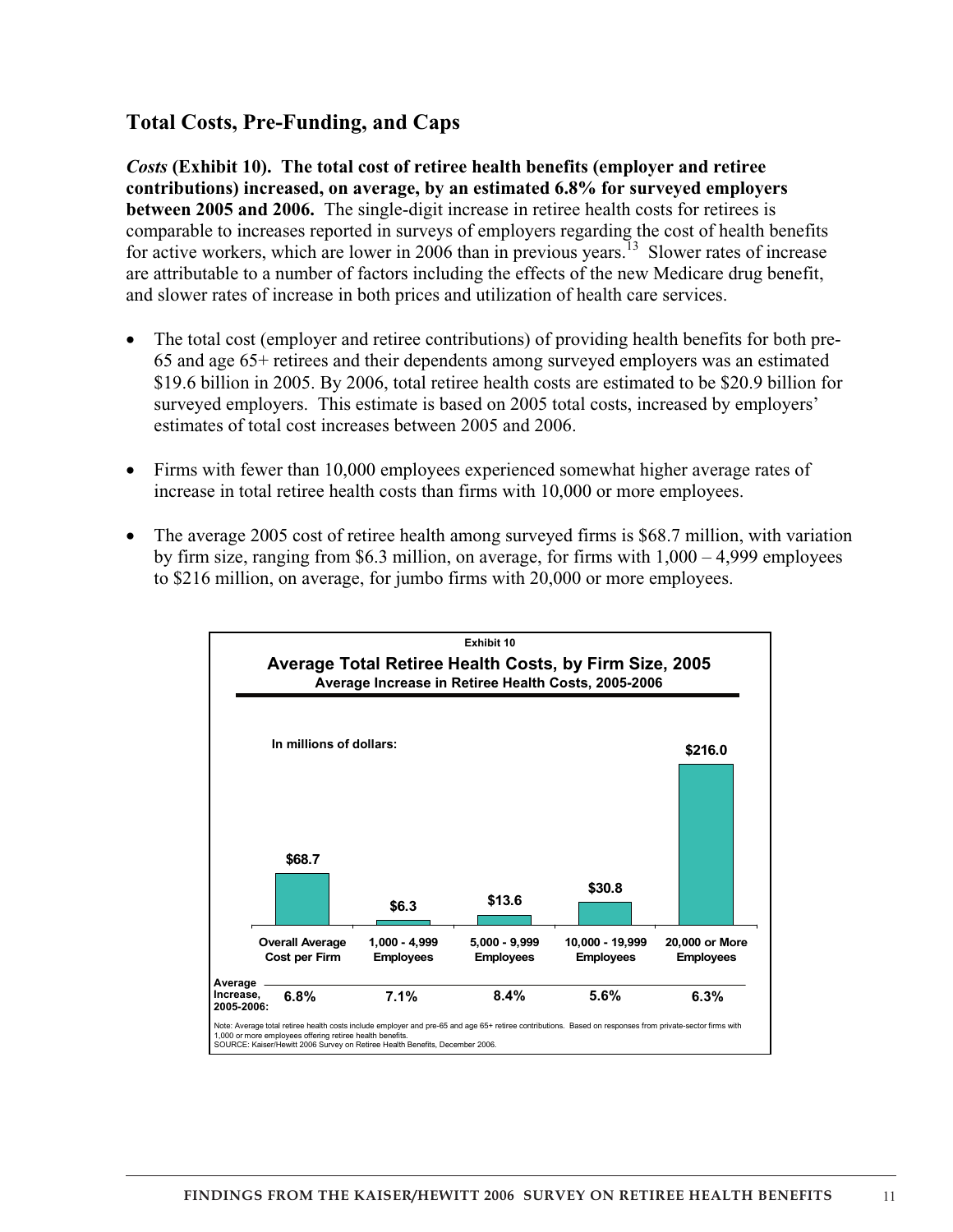## *Pre-funding Retiree Health Benefits* **(Exhibit 11). Employers are not required to pre-fund their retiree health benefits and the majority of surveyed firms report that they are not pre-funding future retiree health obligations; pre-funding is more common among larger than among smaller firms.**

- � A quarter of all surveyed employers (25%) report they are pre-funding retiree health care obligations and have made contributions to the fund within the last three years. A Voluntary Employees' Beneficiary Association (VEBA) is the most common vehicle used for prefunding.<sup>14</sup> VEBAs are tax-exempt trusts authorized by the Internal Revenue Code Section  $501(c)(9)$  that may pay death, health, accident, or other benefits to members, their dependents and/or beneficiaries.
- While 40% of larger firms (with 20,000 or more employees) report they are pre-funding retiree health obligations, only 16% of smaller firms (fewer than 5,000 employees) do so.

Pre-funding can have both advantages and disadvantages for employers, depending on their situation. Under current accounting rules, pre-funding reduces the amount that companies report on their financial statements in terms of their retiree health liability. The lower the amount prefunded, the greater the unfunded liability on the balance sheet. In lieu of pre-funding retiree health benefits, most firms pay for retiree health benefits out of general funds; in many cases, companies may have identified other uses of the funds with a higher return on investment. In addition, the pre-funding vehicles available to private for-profit entities generally have tax law restrictions that limit the tax effectiveness of these funding vehicles and the ability to fully fund retiree health benefits.

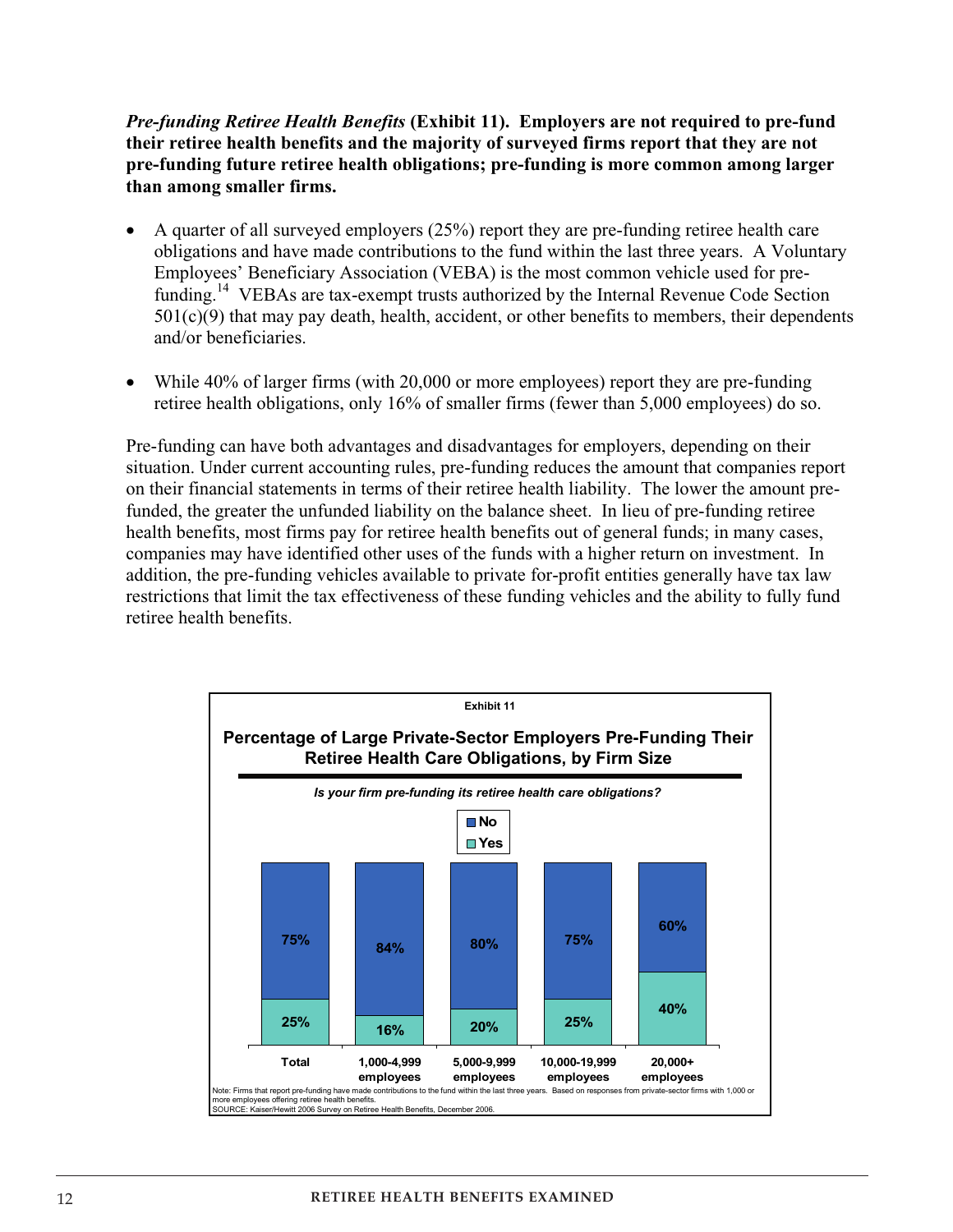#### *Caps on Employer Obligations* **(Exhibits 12-13). Many large employers have placed caps on their future financial obligations for retiree health coverage in response to rising costs.**

- About half of surveyed firms (46%) have a cap on their firm's contribution to retiree health benefits in the largest pre-65 plan.
	- 60% of surveyed employers with a cap on the largest age 65+ plan have already hit the cap and another 23% say they expect to hit the cap within the next 1-3 years.
- � Half of surveyed firms (50%) have a cap on their firm's contribution to retiree health benefits in the largest age 65+ plan.
	- 61% of surveyed employers with a cap on the largest age 65+ plan have already hit the cap and another 20% say they expect to hit the cap within the next 1-3 years.

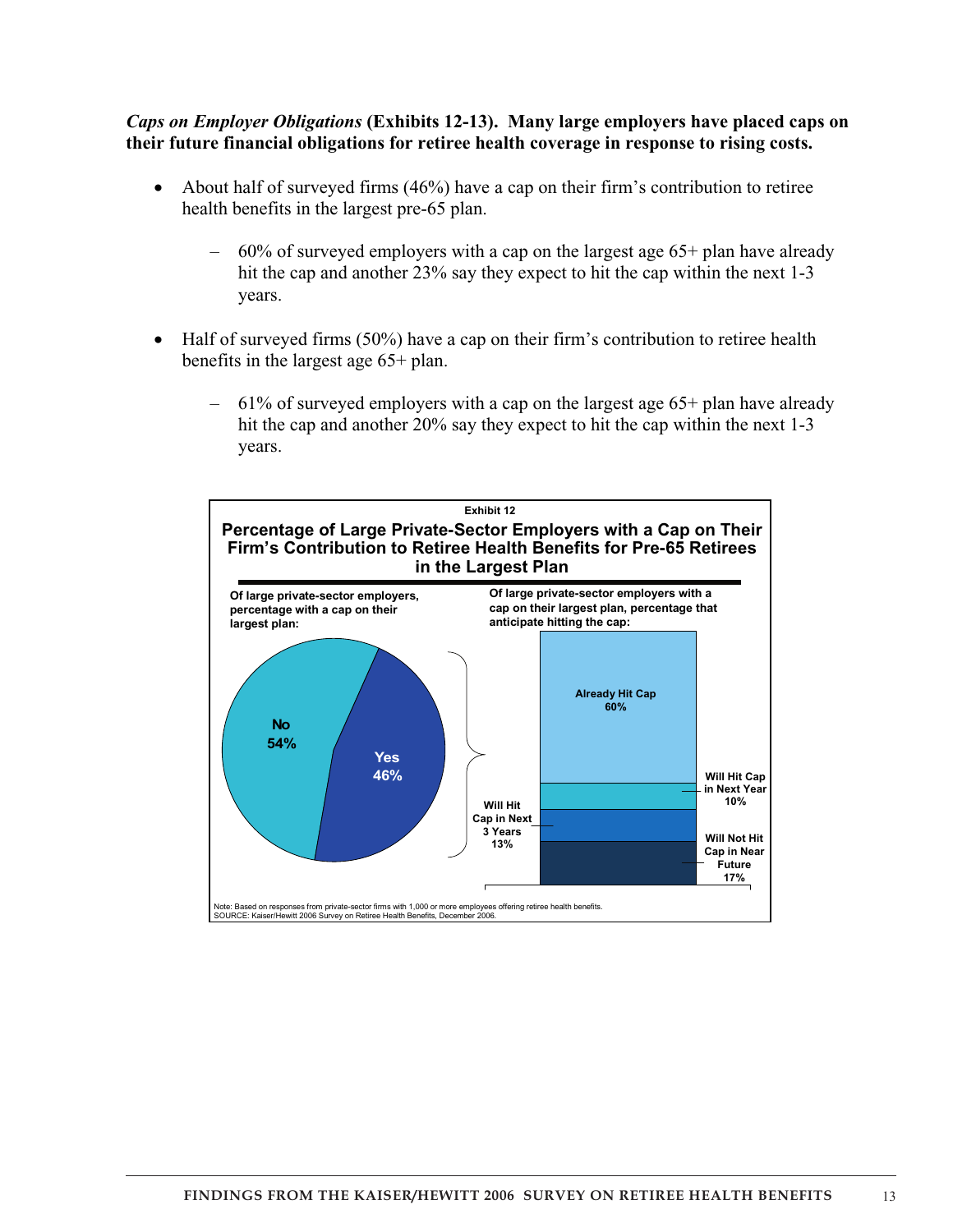

 $\overline{a}$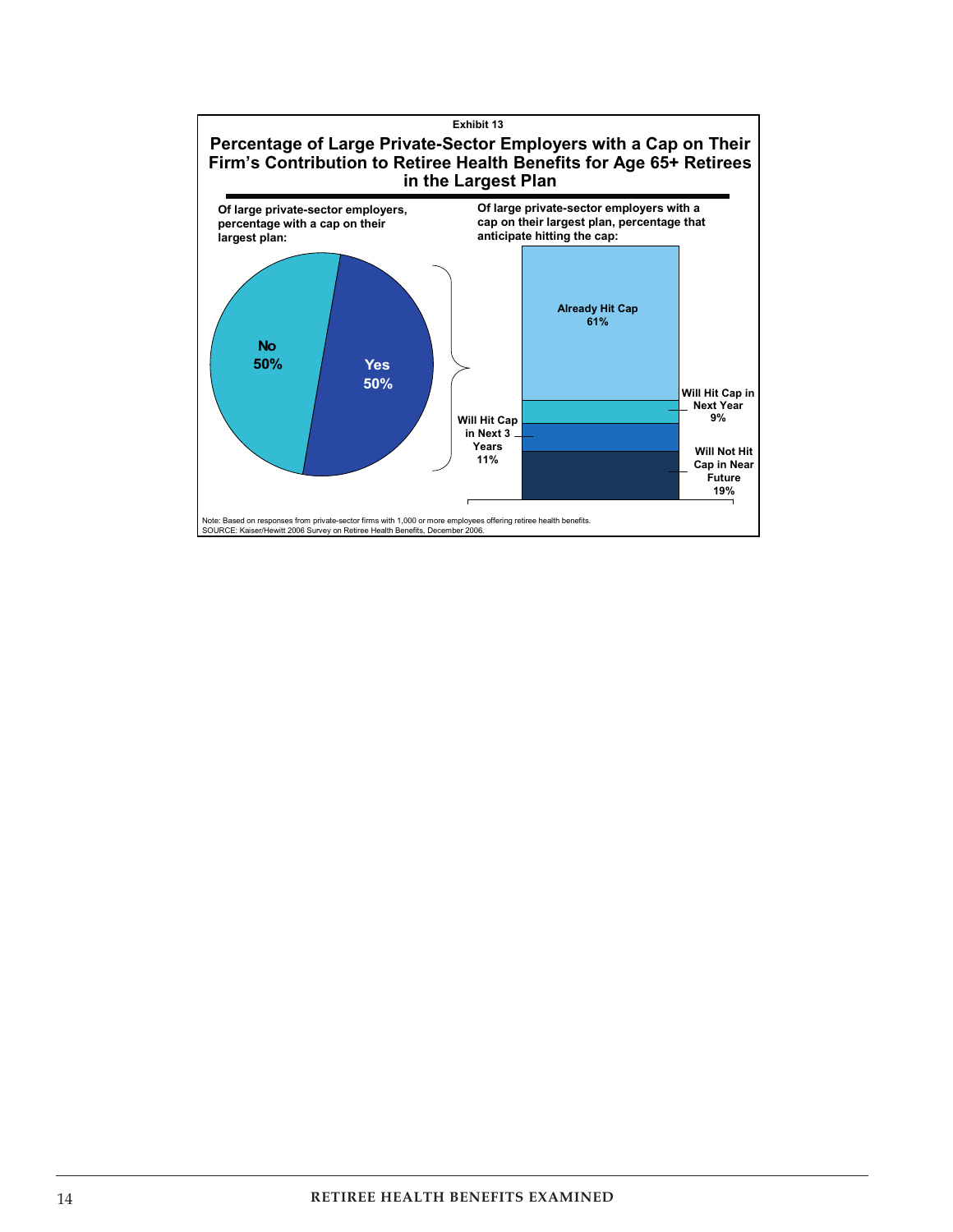## **Premiums and Retiree Contributions**

*Premiums* **(Exhibits 14-16). The weighted average total premium (the sum of employer and retiree contributions) is generally higher for pre-65 retirees than for age 65+ retirees because the employer plan is the main source of coverage for pre-65 retirees but typically secondary to Medicare for retirees ages 65 and older. Retiree contributions to premiums increased at a faster rate for pre-65 retirees than for age 65+ retirees.** 

- The weighted average retiree-only total premium (employer and retiree) for newly retiring pre-65 retirees in the largest plan is \$552 per month (\$6,624 per year), and \$270 per month (\$3,240 per year) for new age 65+ retirees.
	- The weighted average retiree contribution to premium is \$227 per month (\$2,724) per year) for newly retiring pre-65 retirees in the largest plan, and \$110 per month (\$1,320 per year) for new 65+ retirees in the largest plan (including firms that do not require retiree contributions to premiums).
- � Looking at retiree contributions as a share of the total premium, new retirees in the largest plan – both pre-65 and age 65+ retirees – each contribute 41% of the total premium, on average.
	- 17% of surveyed firms require newly retired pre-65 retirees in the largest plan to pay the entire premium for their health insurance coverage, while 8% do not require retirees to pay any portion of the total premium.
	- Similar findings hold for age  $65+$  retirees in the largest plan  $-15\%$  of surveyed firms require newly retired age 65+ retirees in the largest plan to pay 100% of the total premium for their health insurance coverage, while 9% do not require retirees to contribute to the total premium.
- Between 2005 and 2006, the weighted average increase in the amount retirees contribute to premiums was 15.1% for new age pre-65 retirees, and 9.6% for new age 65+ retirees in plans with the largest number of retirees.<sup>15</sup> The lower rate of increase for age  $65+$ retirees than pre-65 retirees is likely to be largely the result of the Medicare prescription drug program. Firms that self insure appear to be backing out the retiree drug subsidy in determining the overall cost (premium) of the plan.<sup>16</sup>
- � Nearly a quarter of employers report no increase in retiree contributions for pre-65 and age 65+ retirees in the largest plan between 2005 and 2006 (23% and 24%, respectively).
- $\bullet$  8% of firms that provide benefits to age 65+ retirees report a decrease in retiree contributions in the largest health plan between 2005 and 2006. Reductions in retiree contributions may occur, for example, when the employer plan wraps around Medicare drug coverage, resulting in lower costs for the overall retiree medical benefit and lower retiree contributions because the retiree is receiving a larger portion of retiree health benefits from Medicare. In addition, if an employer has terminated drug coverage for a group of retirees, the resulting premium for the retiree medical benefits could go down.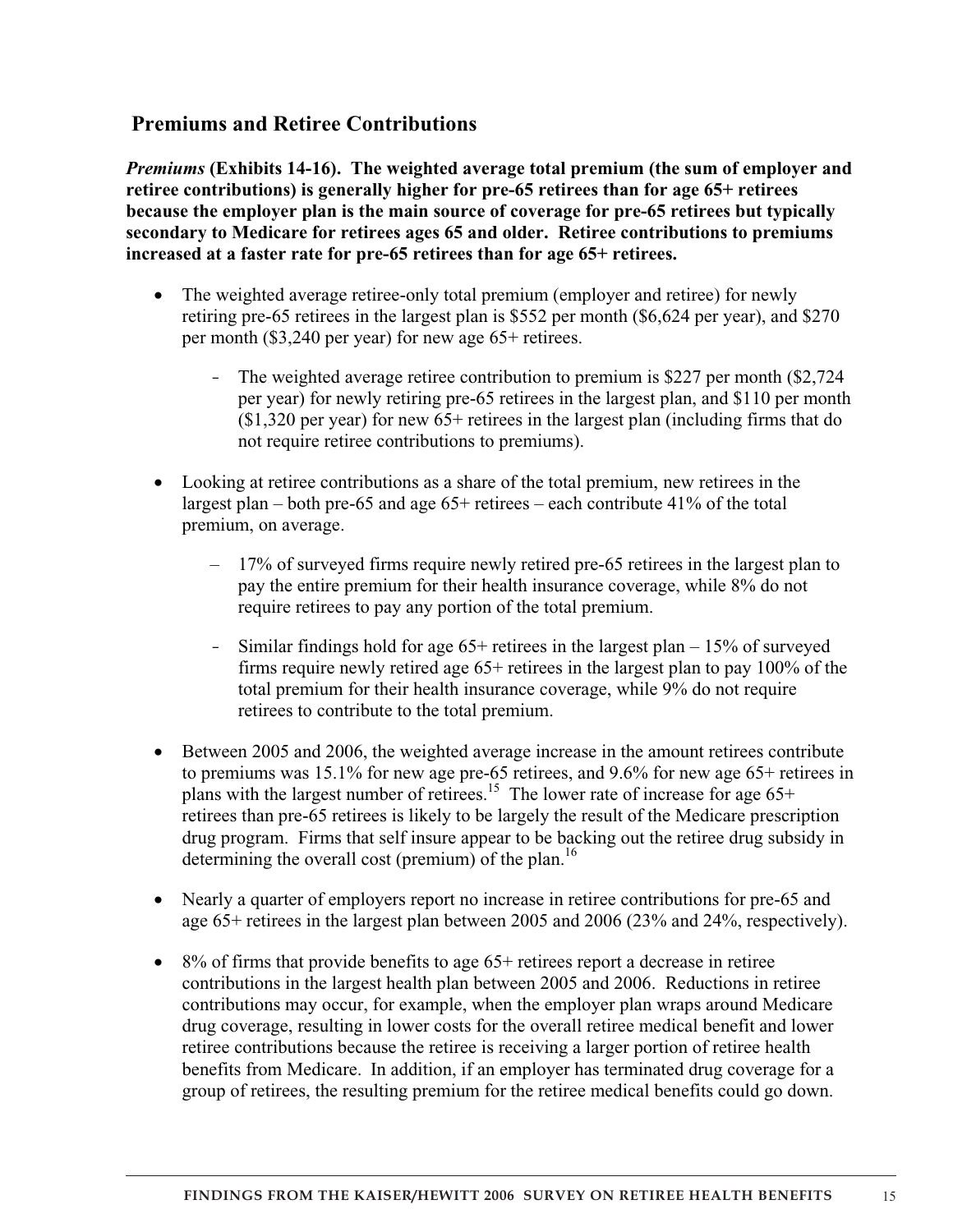

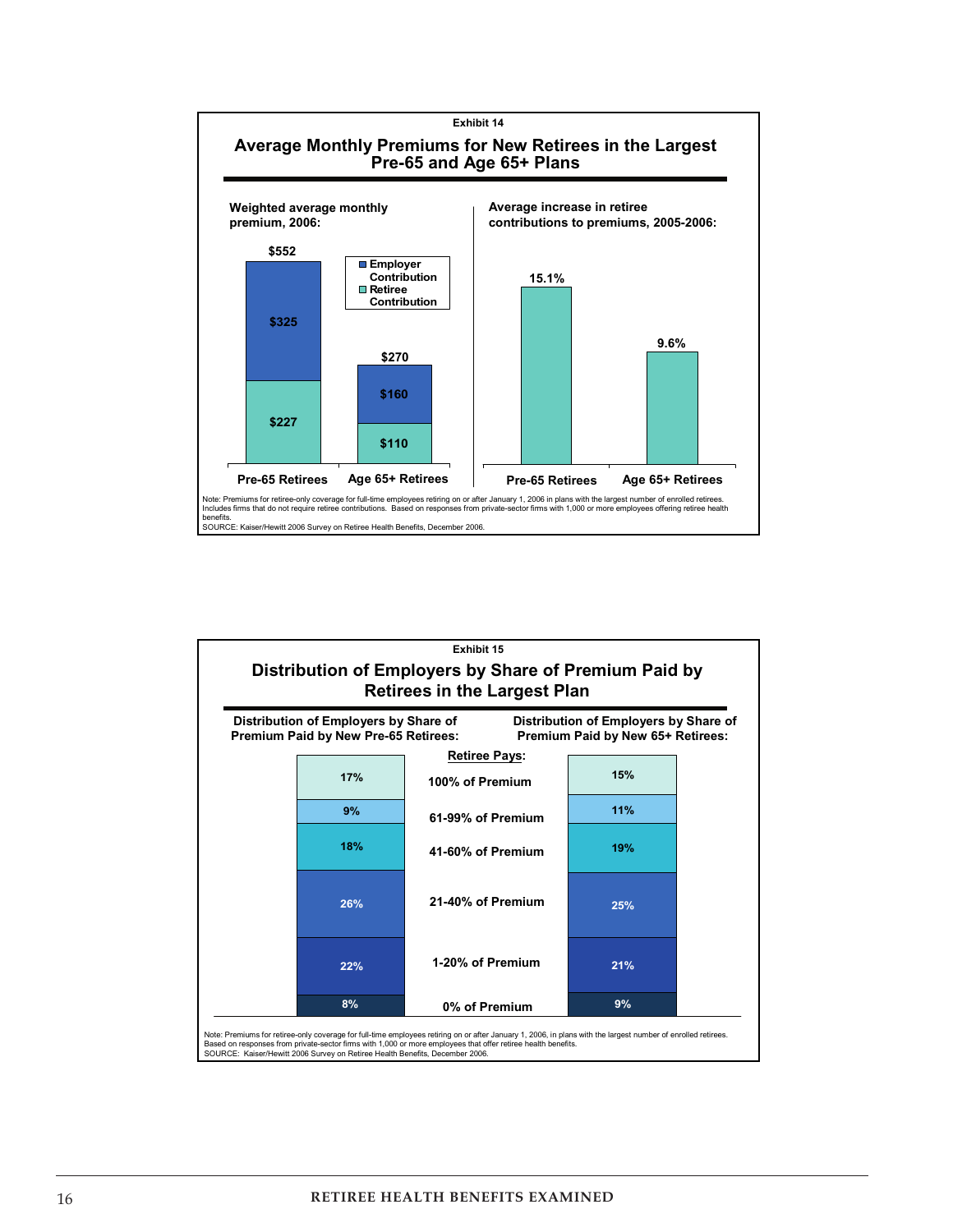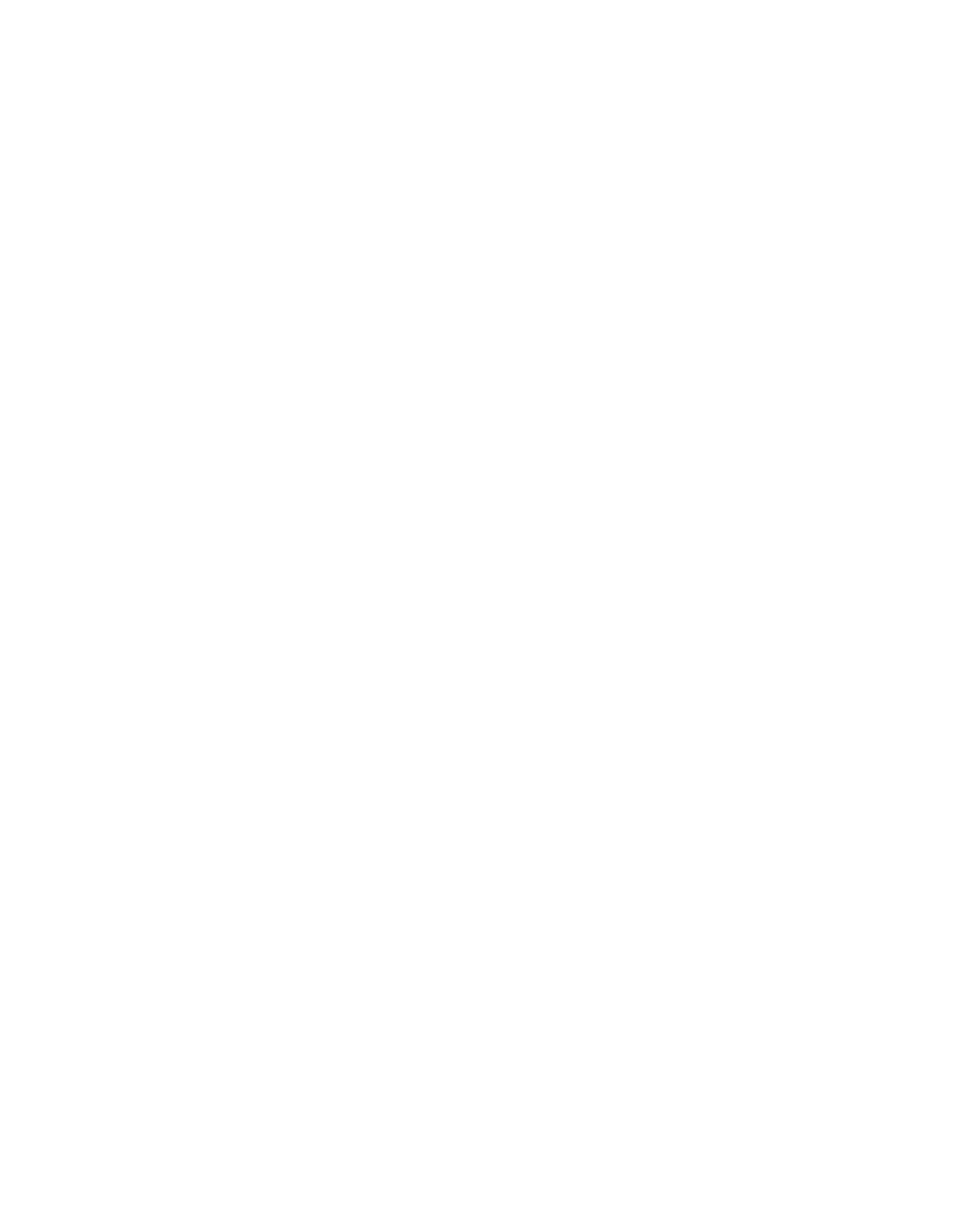# **Recent and Future Changes in Retiree Health Benefits**

## *Changes between 2005 and 2006* **(Exhibits 17-18). Surveyed employers made a number of changes that affected pre-65 and age 65+ retiree health benefits between 2005 and 2006**. 17

- � The majority of surveyed employers increased retiree contributions to premiums between 2005 and 2006, though a larger share did so for pre-65 retirees.
	- 74% increased pre-65 retiree contributions to premiums.
	- 58% increased age 65+ retiree contributions to premiums.
- � Employers also increased retiree cost-sharing requirements and out-of-pocket limits.
	- 34% increased retiree cost-sharing requirements for pre-65 retirees; 24% did so for age 65+ retirees.
	- 25% increased retiree out-of-pocket limits for pre-65 retirees; 16% did so for age 65+ retirees.
- � Employers instituted a number of strategies to help curtail prescription drug costs in the last year:
	- 32% raised drug copayments or coinsurance for pre-65 retirees; 25% did so for age 65+ retirees.
	- 16% replaced fixed dollar copayments for drugs with coinsurance for their pre-65 retirees; 10% did so for age 65+ retirees.
	- 13% imposed mandatory mail order for maintenance drugs for pre-65 retirees; 10% did so for age 65+ retirees.
- Terminations, while not the norm, did occur between 2005 and 2006.
	- 1% of employers say they eliminated subsidized health benefits for a group of *current* age 65+ retirees; no employers reported terminating benefits for a current group of pre-65 retirees.
	- 11% of employers say they eliminated subsidized health benefits for a group of *future* pre-65 retirees and 9% eliminated them for a group of future age 65+  $retirees$ <sup>18</sup>
		- **•** Terminations affect new hires (e.g. those hired after January 1, 2006), and in some instances, certain groups of current employees.
		- � Nearly half of firms that terminated subsidized retiree health coverage for future retirees indicated they provide affected retirees access to health benefits for which retirees would pay 100% of the premium.
- 10% of surveyed employers say they offered an account-based retiree health plan such as an HRA (health reimbursement arrangement) or HSA (health savings account) for pre-65 retirees. This strategy was less commonly used for age 65+ retirees (3%). HRAs and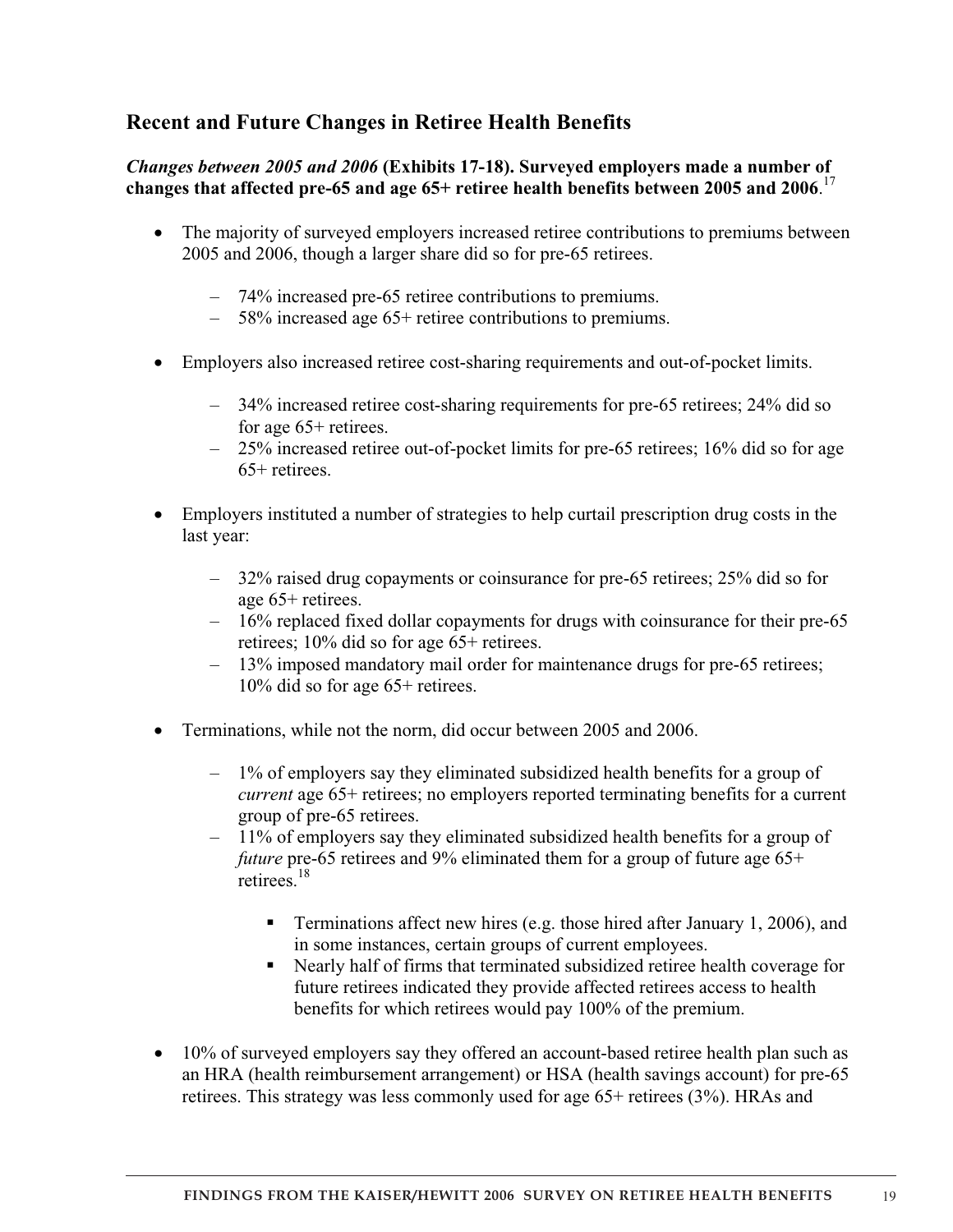HSAs are both financial accounts that employees and retirees can use to pay for health care services. Both are typically offered with a high-deductible health plan, though they differ in terms of their rules (e.g., who may contribute to the account).<sup>19</sup>

- � A small percentage of surveyed employers placed a new cap on their firms' contributions for a group of pre-65 or age 65+ retirees for which there previously was no cap (7% and 6%, respectively).
- � A small share of surveyed firms added or improved benefits for their pre-65 and age 65+ retirees between 2005 and 2006 (8% and 7%, respectively).
	- Examples of improvements include: adding new medical benefits for retirees such as preventive care; lowering retiree contributions to premiums; extending retiree health benefits to a newly acquired group of employees; and adding retiree coverage for domestic partners.
- � A relatively small share of surveyed employers adopted a defined contribution approach between 2005 and 2006 (4% for both pre-65 and age 65+ retirees).
- � 4% of surveyed firms raised the age and/or years of service requirements for retiree health benefit eligibility for pre-65 retirees and 2% made such changes for age 65+ retirees.

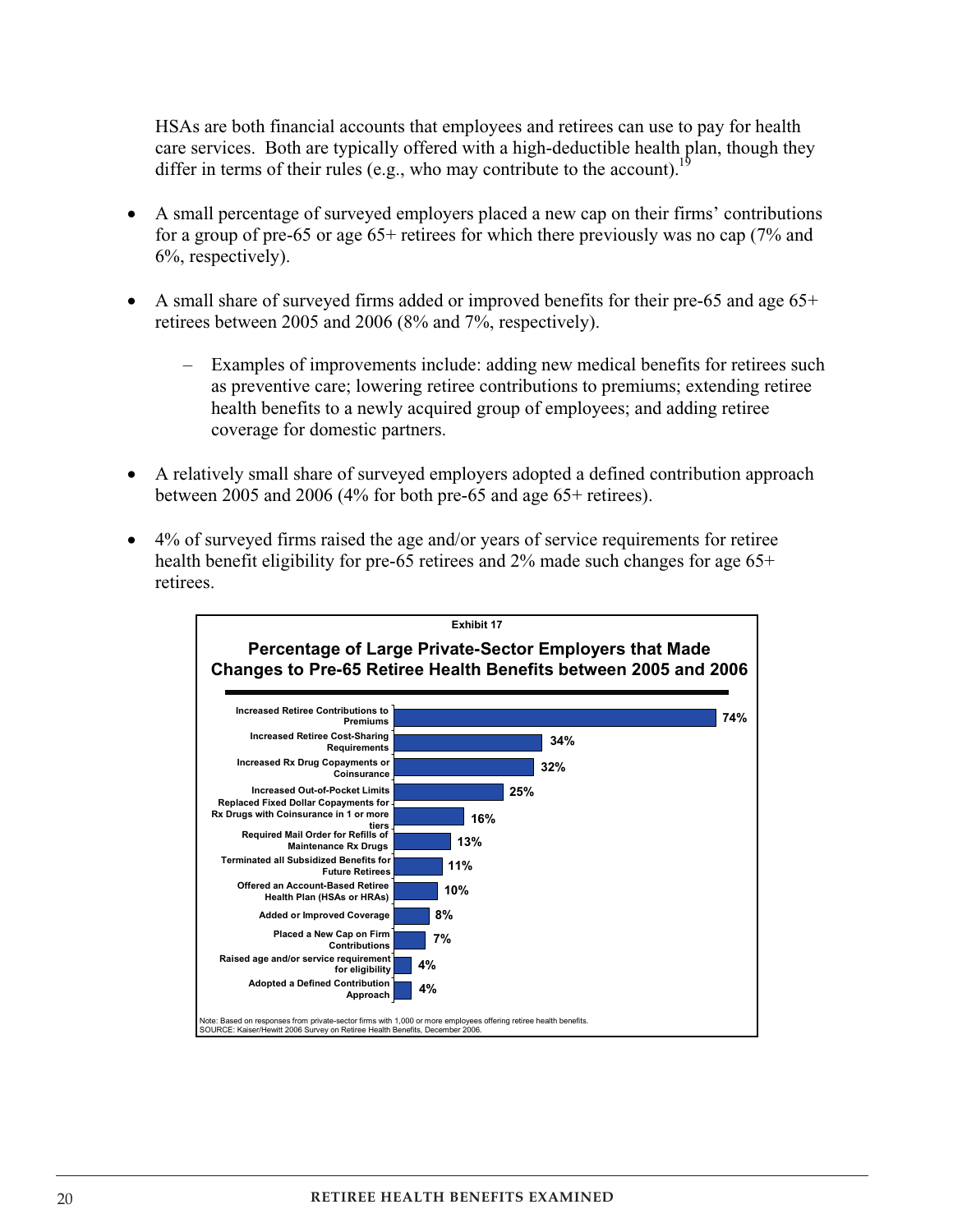

*Prospects for Change in the Future* **(Exhibit 19)***.* **Surveyed employers expect to make a number of changes in their retiree health benefits for the 2007 plan year, without distinguishing between future changes for pre-65 and age 65+ retiree plans.**

- � The vast majority of surveyed large private-sector employers say they are very or somewhat likely to raise retiree contributions to premiums and/or cost-sharing requirements for retirees for the 2007 plan year:
	- $80\%$  say they are very (64%) or somewhat (16%) likely to increase retiree contributions to premiums.
	- $-40\%$  are very (26%) or somewhat (14%) likely to increase retiree cost-sharing requirements.
	- � 30% are very (18%) or somewhat (12%) likely to raise out-of-pocket limits.
- In terms of prescription drugs, surveyed employers say they are very or somewhat likely to implement the following changes for the 2007 plan year:
	- 36% are very (20%) or somewhat (16%) likely to increase drug copayments or coinsurance.
	- $-$  19% are very (9%) or somewhat (10%) likely to require mail order for refills of maintenance drugs.
	- 16% are very (8%) or somewhat (8%) likely to replace fixed dollar copayments for prescription drugs with a coinsurance approach.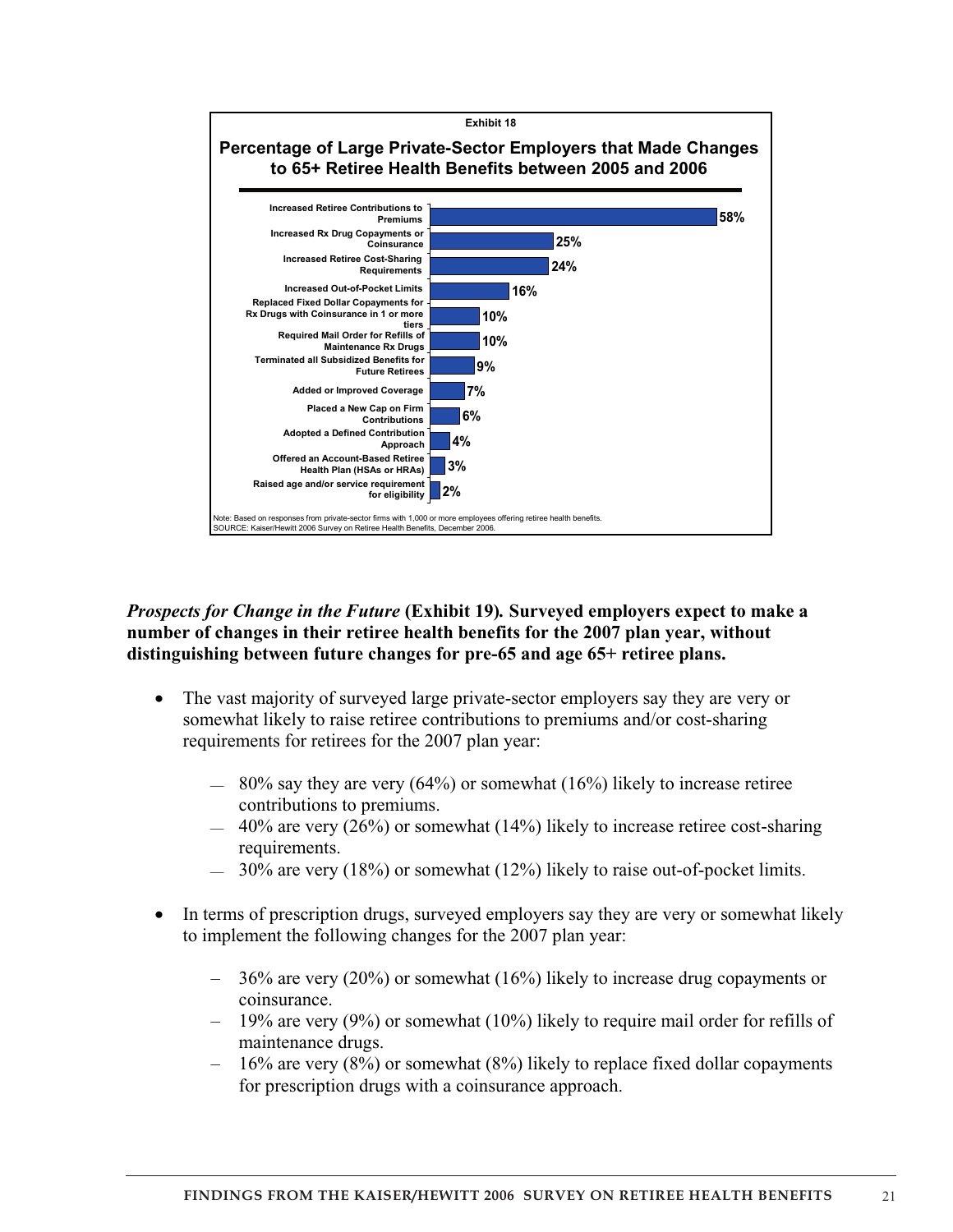- $\bullet$  17% say they are very (10%) or somewhat (7%) likely to offer an account-based retiree health plan.
- $\bullet$  9% say they are very (4%) or somewhat (5%) likely to place a new cap on the firm's contributions for a group of retirees for which there previously was no cap.
- $\bullet$  7% say they are very (3%) or somewhat (4%) likely to add or improve coverage or benefits for retirees.
- $\bullet$  4% say they are very (2%) or somewhat (2%) likely to adopt a defined contribution approach (not shown).
- $\bullet$  4% say they are very (2%) or somewhat (2%) likely to raise age and/or years of service requirements for eligibility.
- � 10% say they are very (6%) or somewhat (4%) likely to terminate coverage for *future* retirees.
	- $-$  2% say they are very (1%) or somewhat (1%) likely to terminate coverage for *current* retirees.

|                                                                                                                                                                                                   |                 | Exhibit 19 |     |                                 |  |     |     |
|---------------------------------------------------------------------------------------------------------------------------------------------------------------------------------------------------|-----------------|------------|-----|---------------------------------|--|-----|-----|
|                                                                                                                                                                                                   |                 |            |     |                                 |  |     |     |
| Likelihood of Making Changes to Retiree Health Benefits                                                                                                                                           |                 |            |     |                                 |  |     |     |
| for the 2007 Plan Year                                                                                                                                                                            |                 |            |     |                                 |  |     |     |
|                                                                                                                                                                                                   |                 |            |     |                                 |  |     |     |
| <b>Increase Retiree</b>                                                                                                                                                                           |                 |            | 64% |                                 |  |     |     |
| <b>Contributions to Premiums</b>                                                                                                                                                                  |                 |            |     |                                 |  | 16% | 80% |
| <b>Increase Retiree Cost-Sharing</b><br><b>Requirements</b>                                                                                                                                       | 26%             |            | 14% | 40%                             |  |     |     |
| <b>Increase Drug Copayments or</b><br>Coinsurance                                                                                                                                                 | 20%             | 16%        |     | 36%                             |  |     |     |
| <b>Increase Out-of-Pocket Limits</b>                                                                                                                                                              | 18%             | 12%        | 30% |                                 |  |     |     |
| Require Mail Order for Refills of<br><b>Maintenance Rx Drugs</b>                                                                                                                                  | 9%<br>$10\%$    | 19%        |     | ■ Very Likely ■ Somewhat Likely |  |     |     |
| Offer an Account-Based Retiree<br>Health Plan (HSAs or HRAs)                                                                                                                                      | 10%<br>7%       | 17%        |     |                                 |  |     |     |
| <b>Replace Fixed Dollar Copays for</b><br>Drugs with Coinsurance in 1 + tiers                                                                                                                     | 8%<br>$8\%$ 16% |            |     |                                 |  |     |     |
| <b>Terminate Subsidized Health</b><br><b>Benefits for Future Retirees</b>                                                                                                                         | 6%<br>10%       |            |     |                                 |  |     |     |
| Place a New Cap on Firm 4%<br><b>Contributions</b>                                                                                                                                                | 5%<br>9%        |            |     |                                 |  |     |     |
| Add or Improve Coverage 3%                                                                                                                                                                        | 7%              |            |     |                                 |  |     |     |
| Raise Age and/or Service<br><b>Requirements for Eligibility</b>                                                                                                                                   | 4%              |            |     |                                 |  |     |     |
| <b>Terminate all Subsidized Health</b><br><b>Benefits for Current Retirees</b>                                                                                                                    | 2%              |            |     |                                 |  |     |     |
| Note: Based on responses from private-sector firms with 1,000 or more employees offering retiree health benefits.<br>SOURCE: Kaiser/Hewitt 2006 Survey on Retiree Health Benefits, December 2006. |                 |            |     |                                 |  |     |     |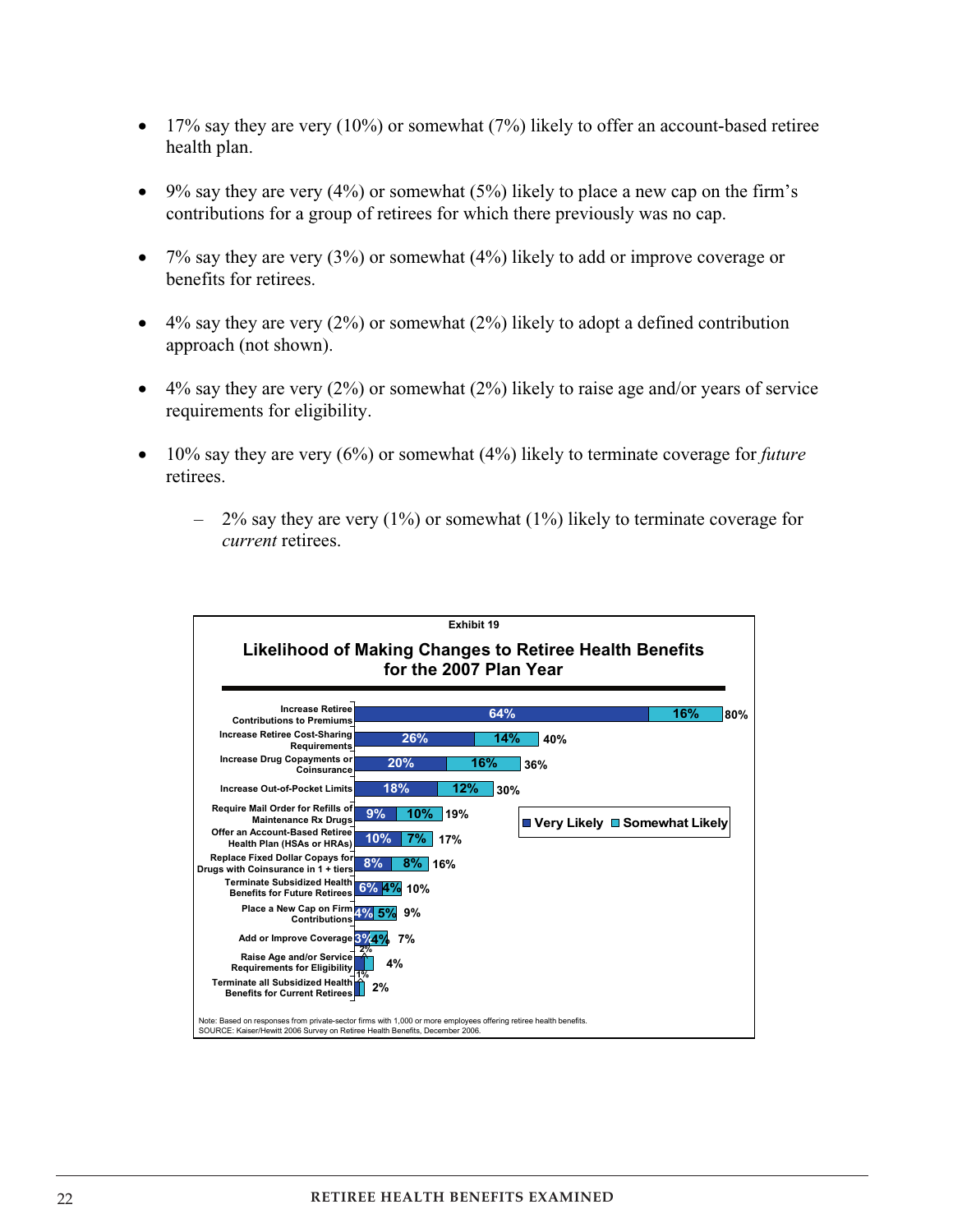## **Employers' Responses to Medicare Drug Coverage**

To encourage private-sector employers to maintain prescription drug coverage for Medicareeligible retirees following implementation of the Medicare drug benefit, the Medicare Modernization Act of 2003 includes a number of options to give employers flexibility in maintaining these benefits over time.

- � **Maintain prescription drug benefits that are at least actuarially equivalent to the standard Medicare drug benefit defined in law.** Medicare offers financial incentives for employers that choose this approach in the form of tax-free payments equal to 28% of allowable drug costs between \$265 and \$5,350 in 2007 for each covered retiree not enrolled in Part D.<sup>20</sup> Taking the retiree drug subsidy is the least disruptive approach for employers and retirees.
- � **Supplement (or "wrap around") Medicare Part D coverage and coordinate the employer's existing plan with the Medicare drug benefit.** Payments for prescription drugs made by employers on behalf of their Medicare-eligible retirees, however, do not count toward the retirees' true out-of-pocket (TrOOP) limit, which in turn triggers Medicare Part D's catastrophic coverage. Supplementing the Medicare prescription drug benefit is considered administratively challenging given the large number of Medicare PDPs and MA-PD plans available and their differences in drug benefit design.
- � **Contract directly with a Medicare prescription drug plan (PDP) or Medicare Advantage prescription drug (MA-PD) plan to provide more generous coverage to retirees for an additional premium.** Under this approach, the employer purchases coverage from one or more Medicare drug plans, and has the option to offer supplemental benefits. Large multi-state employers might be particularly interested in contracting with nationally available plans.
- � **Become a Medicare PDP or MA-PD plan.** Under this approach, the employer essentially sponsors a prescription drug plan for their retirees and receives the national average PDP subsidy from the government. CMS has waived certain requirements to facilitate this approach, such as requirements pertaining to state licensure, enrollment of all Medicare-eligible beneficiaries in the service area and minimum enrollment standards $^{21}$
- **Terminate prescription drug coverage.** Employers electing this option may continue to provide other health benefits to retirees, and possibly make a contribution to Medicare prescription drug plan premiums.

In addition, employers have the option of converting the current employer contributions for retiree health benefits into a defined contribution credit. Retirees can use the contributions to purchase Part D coverage.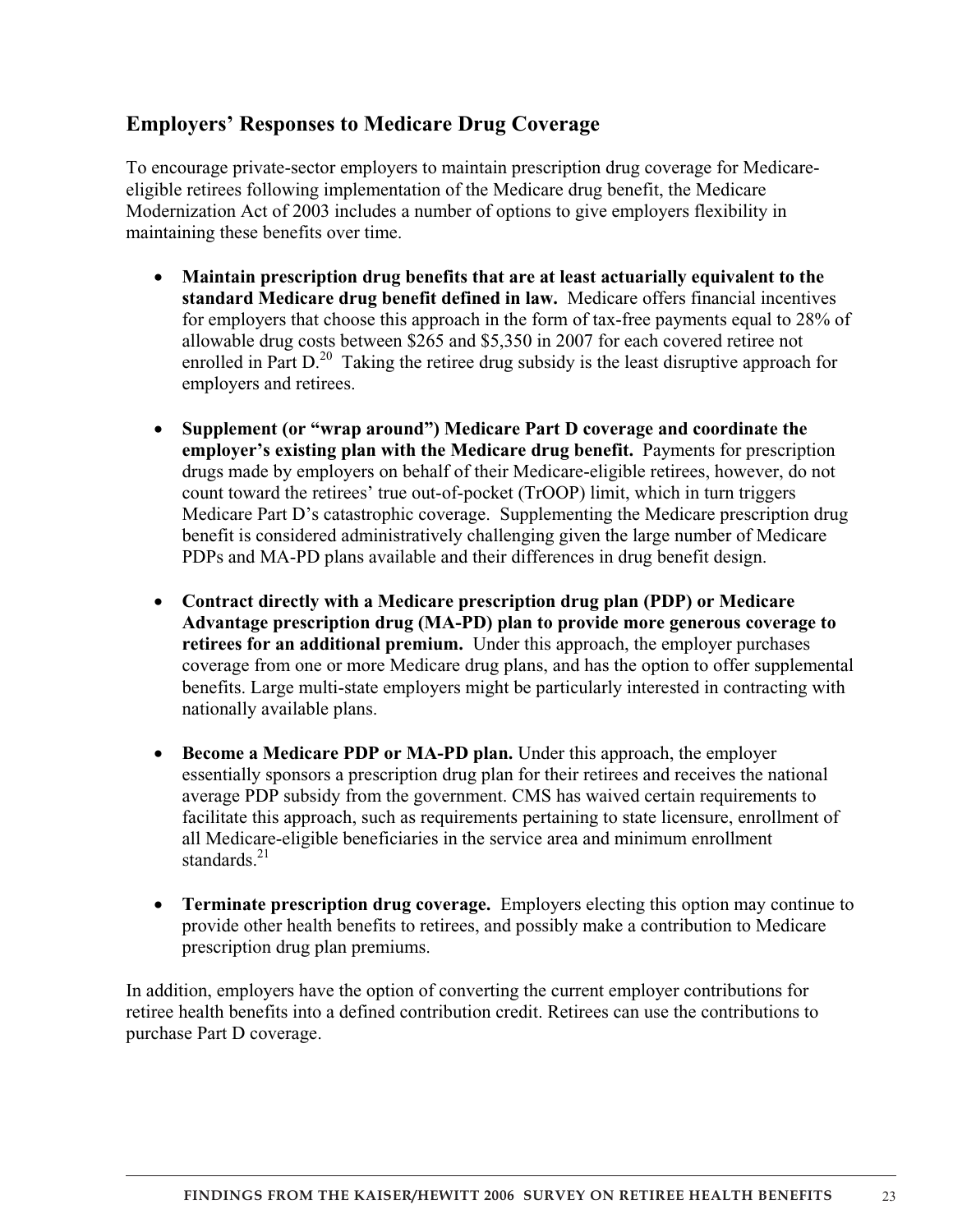*Medicare Strategy in 2006* **(Exhibit 20)***.* **The majority of surveyed employers offer prescription drug coverage to their Medicare-eligible retirees in the largest plan that is at least actuarially equivalent to the standard Medicare drug benefit, and are accepting the tax-free subsidy in 2006.** 

- 82% of surveyed employers offer prescription drug coverage and are accepting the taxfree subsidy for their largest group of age 65+ retirees.
- 5% of surveyed employers offer prescription drugs as a supplement to the Medicare drug benefit for the plan with the largest group of age 65+ retirees.
- � 3% of surveyed employers contract with a Medicare prescription drug plan or a Medicare Advantage plan to offer additional prescription drug coverage.
- 2% of surveyed employers have become a Medicare prescription drug plan.
- 8% of surveyed employers discontinued drug coverage for the plan with the largest group of age 65+ retirees.

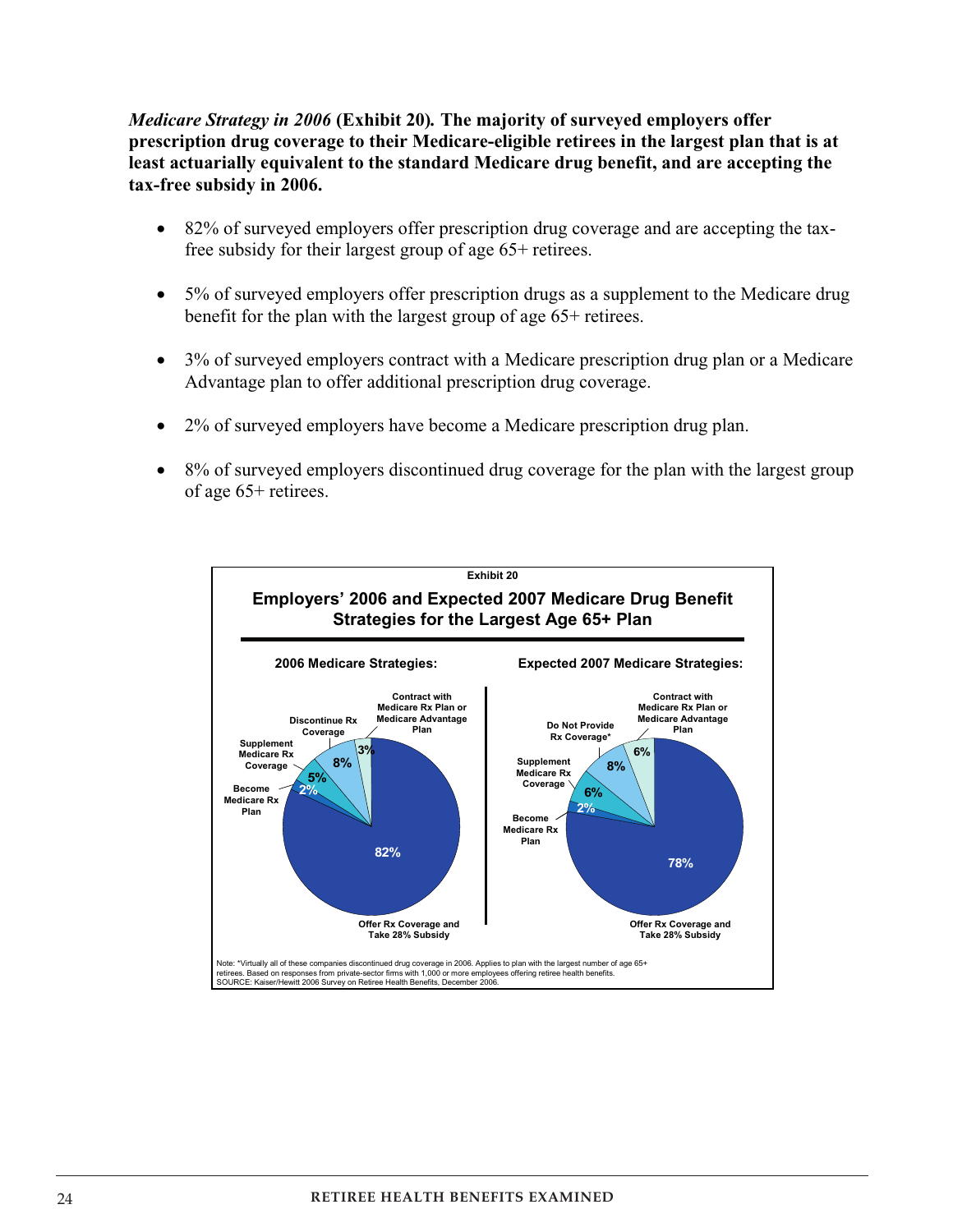## *Medicare Strategy in 2007* **(Exhibits 20-21). The majority of surveyed employers expect to pursue the same strategy in 2007 as they did in 2006; only 5% intend to change their approach in 2007.**

- $\bullet$  78% of surveyed employers representing 88% of age 65+ retirees in the largest plans expect to offer prescription drug coverage and accept the tax-free subsidy for their largest group of age 65+ retirees in 2007.
- $\bullet$  6% of surveyed employers representing 7% of age 65+ retirees in the largest plans expect to offer prescription drugs as a supplement to the Medicare drug benefit for the plan with the largest group of age 65+ retirees in 2007.
- $\bullet$  8% of surveyed employers representing 4% of age 65+ retirees in the largest plans say they will not provide drug coverage for the plan with the largest group of age  $65<sup>+</sup>$ retirees in 2007. Virtually all of these companies discontinued drug coverage in 2006.
- $\bullet$  6% of surveyed employers representing 2% of age 65+ retirees in the largest plans intend to contract with a Medicare prescription drug plan or Medicare Advantage prescription drug plan to offer additional prescription drug coverage in 2007.
- � 2% of surveyed employers representing less than 1% of age 65+ retirees in the largest plans – intend to become a Medicare prescription drug plan in 2007.

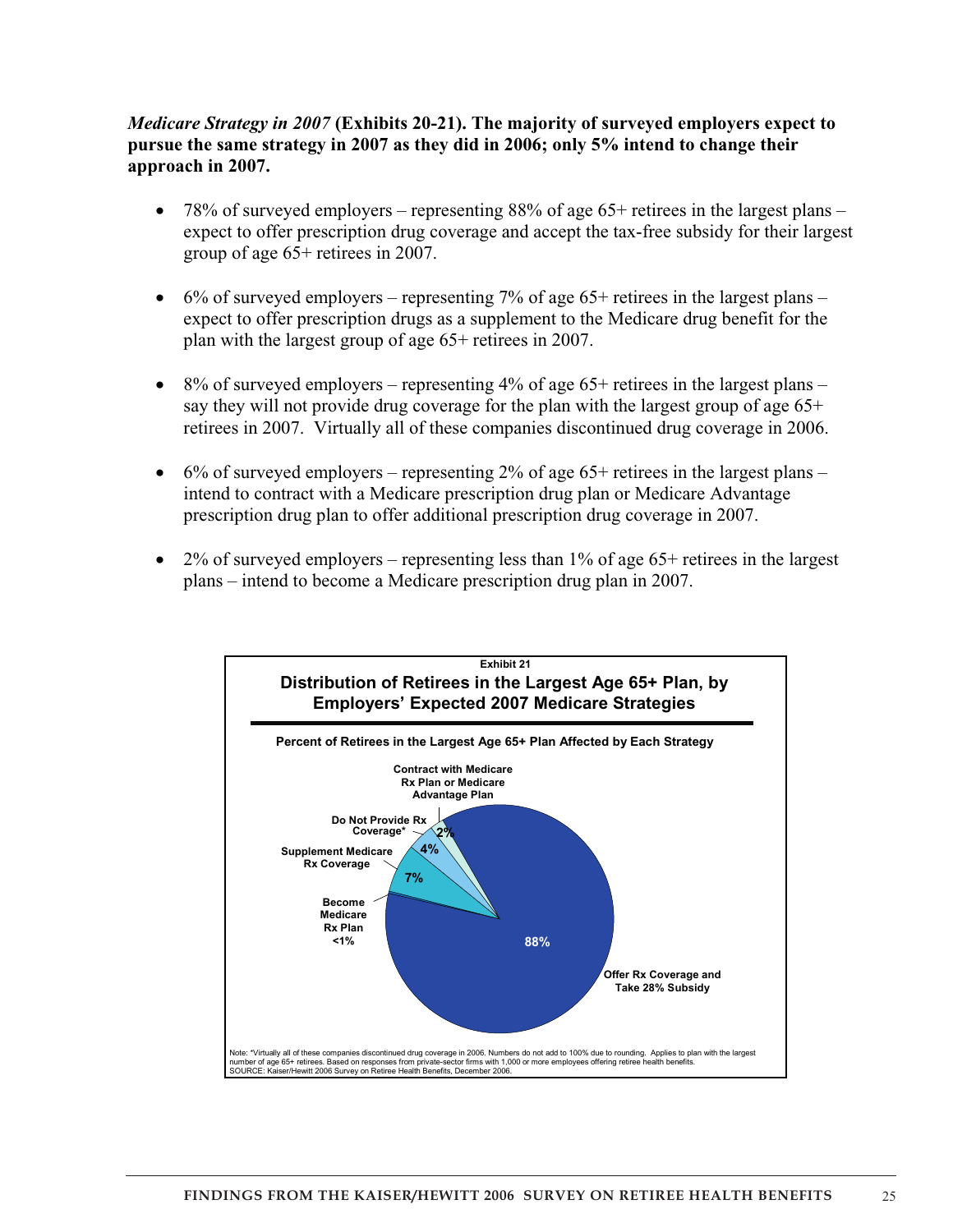## *Expected Savings in 2006.* **The Medicare drug benefit provides some savings to employers who would otherwise bear greater financial responsibility for the cost of prescription drug coverage.**

- � Across all surveyed employers including employers that maintain drug benefits, supplement drug benefits, or even terminate drug coverage – the weighted average savings are estimated to be \$571 per individual retiree in 2006 for the largest group of age 65+ retirees (not shown).
	- Among employers who maintain prescription drug benefits and accept the 28% subsidy, the estimated weighted average per retiree savings are \$546 for 2006.
- � Total employer savings attributable to their responses to the Medicare drug benefit represent a median 7% of the total cost of retiree health benefits for pre-65 and age 65+ retirees in  $2006^{22}$

*Medicare Strategies in the Future* **(Exhibit 22). Employers taking the subsidy in 2006 are somewhat less certain about their strategies after 2007, but the majority of firms say they will accept the subsidy in 2008 and 2010. Employers who say they may not take the subsidy in the future are generally considering options other than dropping coverage.** 

- Among employers providing prescription drug coverage and taking the subsidy in 2006:
	- 79% say they are very (48%) or somewhat (31%) likely to do so in 2008, but only 54% say they are very (21%) or somewhat (33%) likely to do so in 2010.
	- 12% say they are very (7%) or somewhat (5%) unlikely to take the subsidy in 2008, but that share rises to 20% in 2010 (11% very unlikely and 9% somewhat unlikely).
	- The share of employers reporting they "don't know" what their firm will do more than doubles from 10% for 2008 to 25% for 2010.
- Among the reasons that employers give for not continuing with the subsidy approach in the future include availability of better options and operational and administrative issues associated with the subsidy program.
- � Employers who say they are unlikely to take the subsidy in the future say they are considering a number of options including contracting with a Medicare prescription drug plan to offer additional prescription drug coverage.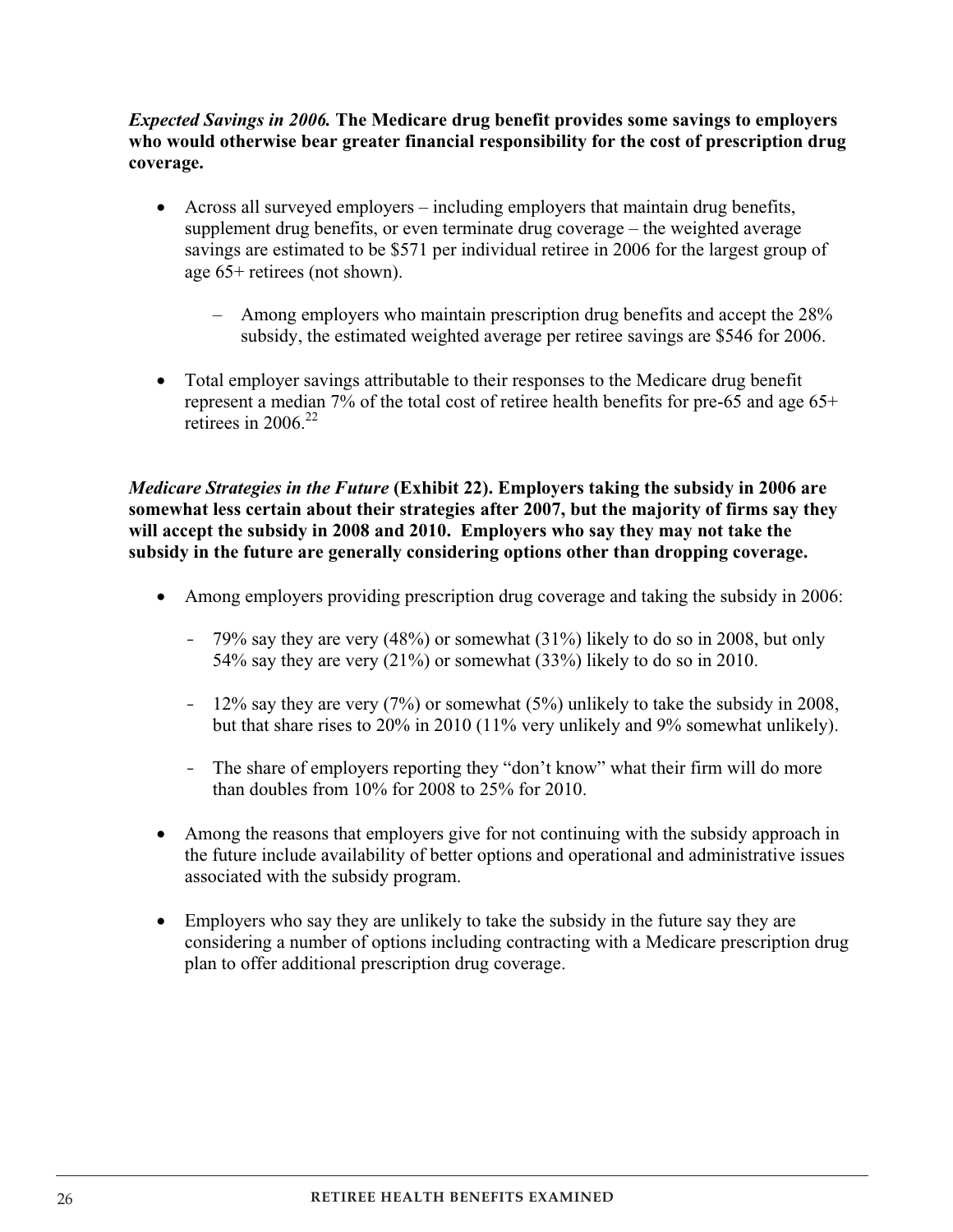

*Other Policies Affecting Retirees* **(Exhibits 23-25)***.* **Employers have established a number of policies that would directly affect coverage for age 65+ retirees in the largest health plan who sign up for a Medicare drug plan in 2007.**

- � Among surveyed employers who say they will continue to take the subsidy in 2007 and continue to offer drug coverage to retirees in their largest age 65+ plan:
	- 32% say retirees who sign up for a Medicare plan would maintain all employersponsored coverage.
	- 32% say retirees would lose prescription drug coverage only (and retain other benefits).
	- 36% say that retirees would lose both employer-sponsored medical and drug coverage if the retiree enrolls in a Medicare drug plan.
- Among surveyed employers who say they will continue to take the subsidy in 2007:
	- 57% say retirees would not be allowed to enroll or re-enroll in the employer plan at a future date if they sign up for a Medicare drug plan.
	- 43% of employers would allow retirees to re-enroll in the future**.**
- 82% of surveyed employers who say they will continue to take the subsidy in 2007 for retirees in their largest age 65+ plan say that if a retiree opts for a Medicare drug plan, the spouse of that retiree would not be allowed to keep employer-sponsored coverage**.**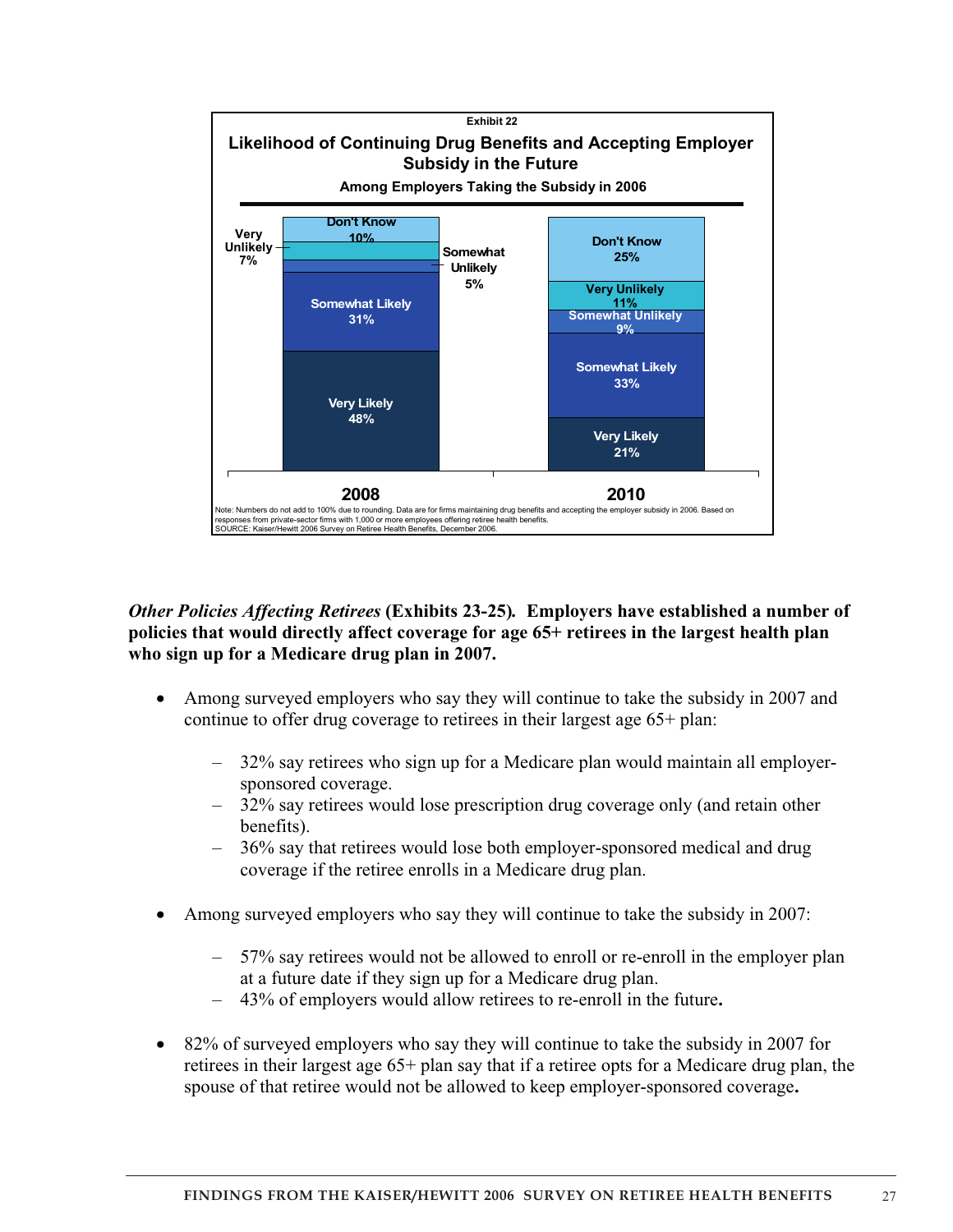

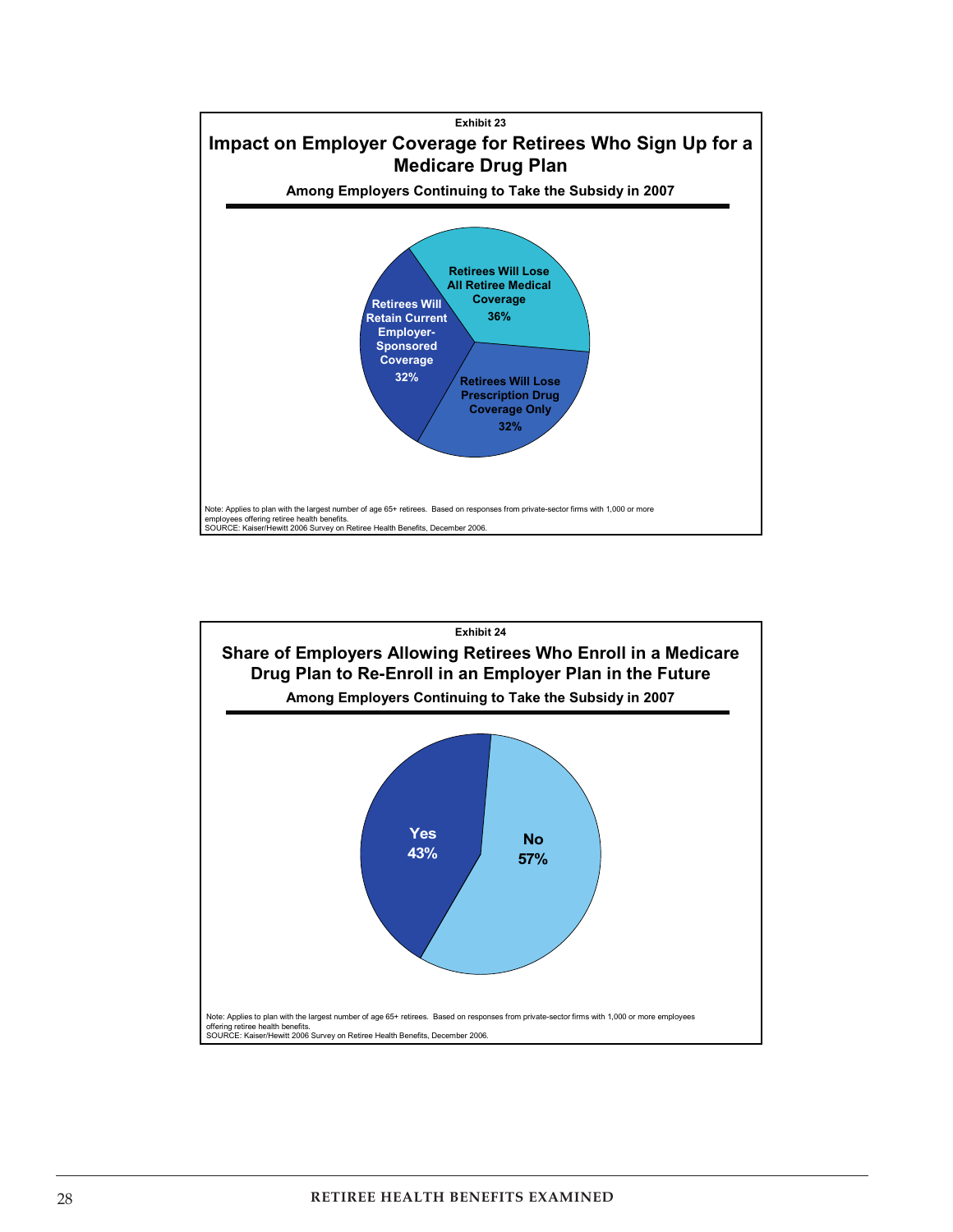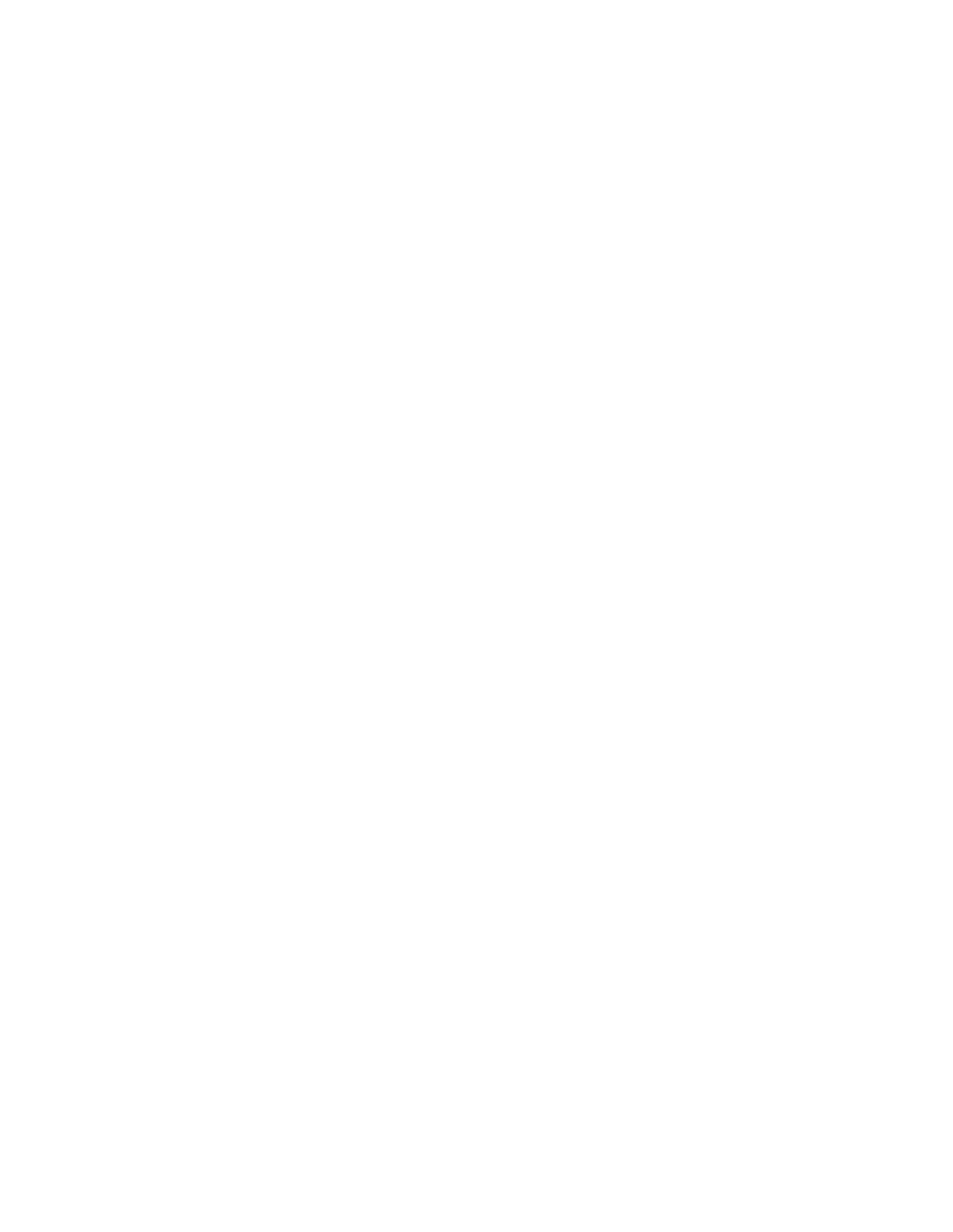## **Role of the Federal Government in Financing Pre-65 Retiree Coverage**

*Future Outlook* **(Exhibit 26)***.* **Surveyed employers were asked whether their senior management thinks the federal government should play a larger role than it does today in financing retiree health benefits for pre-65 retirees. Large employers' responses are split on this issue.** 

- Over half (54%) answered "no," their senior management does not think the federal government should play a larger role in financing pre-65 retiree health benefits.
- 46% answered "yes," their senior management thinks the federal government should play a larger role in financing pre-65 retiree health benefits. Among this group:
	- 72% support expanding tax-favored funding opportunities for employers.
	- 66% support allowing tax-free transfer of individuals' retirement funds to pay for health care.
	- 61% support allowing early retirees to buy into Medicare and pay the full cost.
	- 49% support covering catastrophic costs for retirees.
	- 32% support reducing the age of Medicare eligibility.

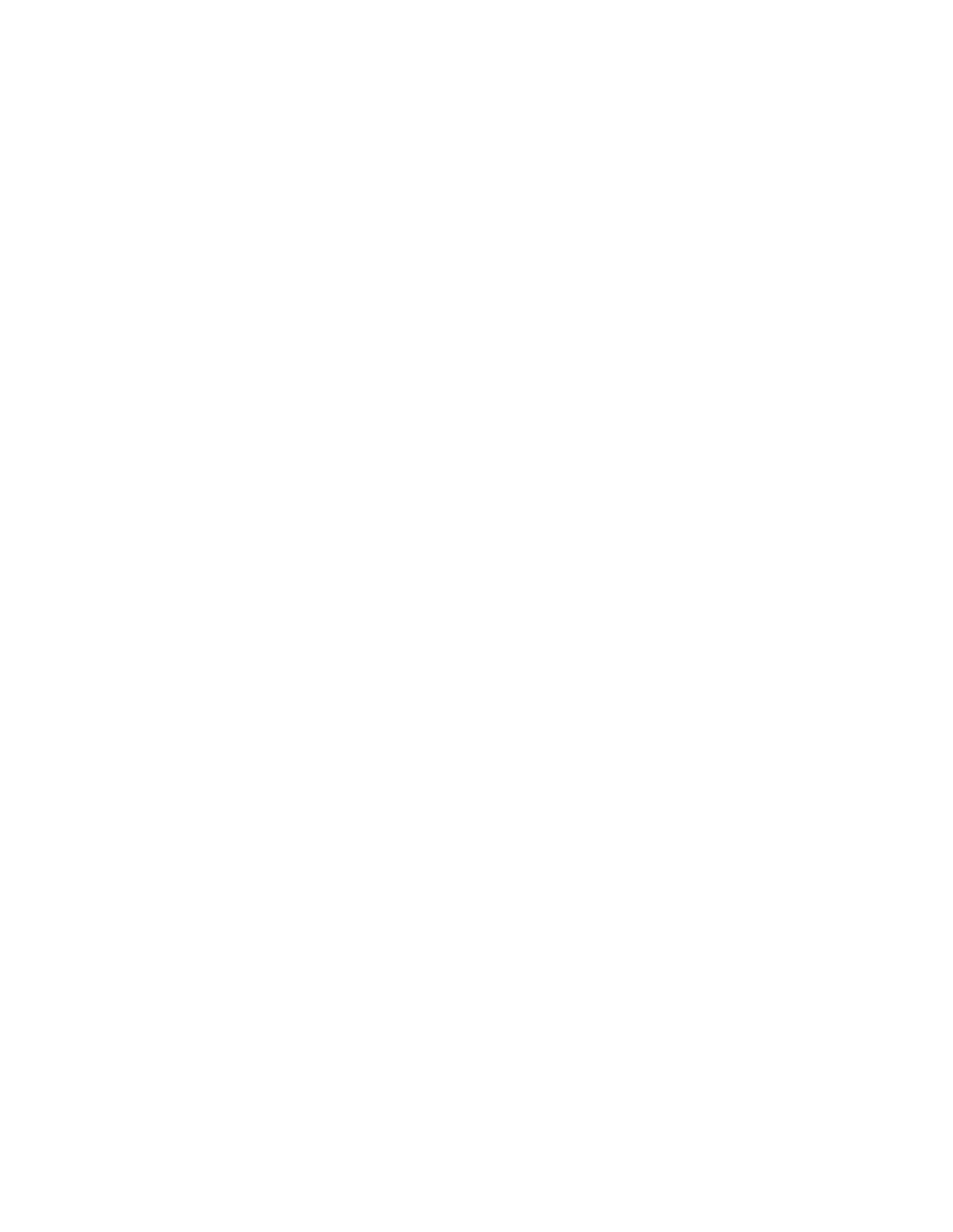## **Discussion**

The cost and future of employer-sponsored retiree health benefits remain key concerns among policymakers, employers, and retirees. The good news is that in 2006, increases in the total costs (employer and retiree shares) for retiree health benefits moderated for a number of reasons including lower overall health care cost escalation and the availability of savings from the Medicare drug benefit for employers continuing to offer prescription drug coverage to retirees on Medicare. Despite the slow down in the rate of increase of retiree health costs, employers continued to increase retiree contributions – at higher rates of increase for pre-65 retirees than for age 65+ retirees.

With respect to the Medicare drug benefit, the response of employers thus far represents far more continuity than change. Most surveyed employers say they intend to continue providing prescription drug benefits to their Medicare-eligible retirees and accept the 28% subsidy from Medicare in 2007 and in 2008, but have greater uncertainty over the longer term. Employers will likely continue to monitor the situation annually to assess whether savings from the Medicare drug benefit will provide enough relief to enable them to continue providing coverage, and if so, in what form. On average, surveyed employers' estimates of the Medicare drug program savings per individual retiree in 2006, although significant, are lower than reported in our 2005 survey, suggesting that employers have "sharpened their pencils" in light of additional experience with the retiree drug subsidy over the past year. When placed in the larger context of total spending for all retiree health benefits, both medical and prescription drugs for pre-65 and age 65+ retirees, the Medicare savings represent a relatively modest share of the total cost.

For Medicare-eligible retirees, the short-term outlook is generally, but not entirely, positive. The vast majority of age 65+ retirees with coverage can expect continued coverage from their employer in 2007, without the disruptions that some had feared. At the same time, employers are raising retiree contributions to premiums, and increasing cost-sharing requirements. A small number of large employers say they plan to discontinue prescription drug coverage for Medicareeligible retirees, which will clearly be a concern for affected retirees and their dependents. Even for retirees in the majority of firms that expect to maintain coverage in 2007, our findings confirm the strong need for retirees to stay on top of the rules regarding their employer coverage. For example, retirees that opt out of employer-provided subsidy plans to enroll in Part D may not be able to rejoin their employer plans in the future. And, there are important considerations for couples covered by employer plans; most employers continuing to take the subsidy in 2007 say that the spouse of a retiree would lose employer coverage if the retiree elects a Part D plan. These findings underscore the importance of retirees making careful, well-thought-out decisions about coverage each year.

With respect to pre-65 retirees, the story is more mixed. Pre-65 retirees generally have the greatest need for employer-provided coverage because Medicare is not available to them and it is often difficult for early retirees to find comparable, affordable coverage in the individual market. Retiree contributions to premiums for early retirees are rising more rapidly than for age 65+ retirees. Pre-65 retirees, like age 65+ retirees, are also being asked to absorb higher cost-sharing requirements for their covered benefits. Looking to the future, pending regulatory issues and related litigation may affect the ability of employers to offer coverage to pre-65 retirees.<sup>23</sup> The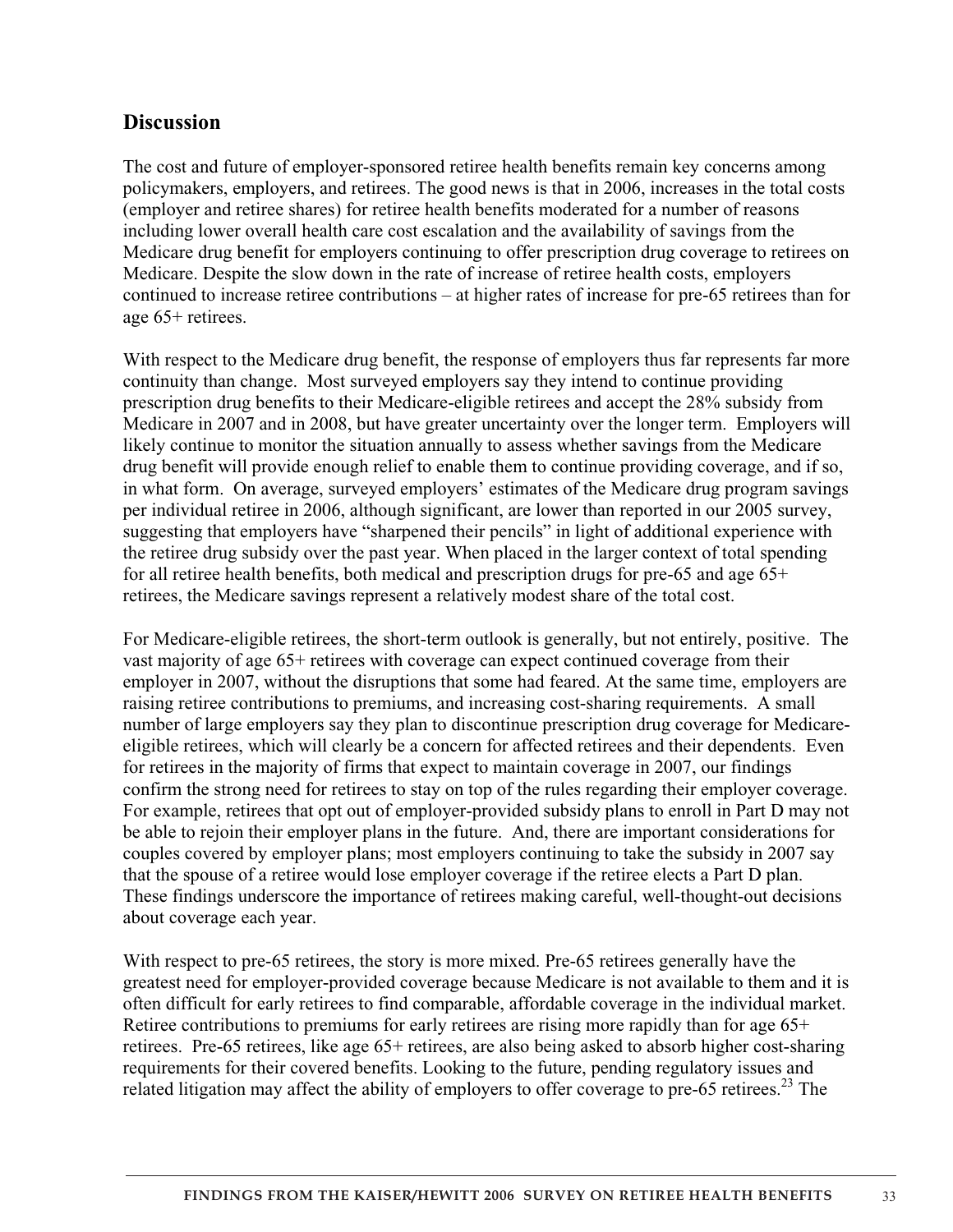likelihood of continued rising health care costs, FASB's evolving accounting rules, and limited savings from the Medicare drug benefit as a percent of total retiree health costs may lead employers to reassess coverage for early retirees on an ongoing basis in light of changing economic circumstances.

Despite sustained cost pressures, private-sector employers that offer retiree health care coverage are split over the issue of whether the federal government should play a larger role in financing retiree health benefits for pre-65 retirees. If mounting costs continue to be a problem, some employers may look to the federal government to help shoulder some of the burden in terms of improved tax incentives, while others may act on their own to reduce their retiree health obligation by changing the programs over which they have control.

For active workers, the prospects for receiving retiree health benefits are increasingly uncertain. To begin with, retiree health benefits in the private sector are mainly offered by large employers; many employees are working in smaller firms with little or no access to such coverage. On a positive note, most large, private employers in this survey report that their largest retiree health plan is available to new retirees as of January 1, 2006, and the majority reports that they offer retiree health benefits to new employees. Yet, about one in ten surveyed employers say they eliminated subsidized health benefits for a future group of pre-65 and age 65+ retirees between 2005 and 2006. The full effect of these changes may not be realized in the immediate future because current retirees are largely shielded from outright terminations and many employees may have their coverage grandfathered. Yet these changes will no doubt have a more pronounced and greater impact on retirement security for current workers as they approach the end of their working years.

Absent the availability of other affordable coverage options for pre-65 retirees, current employees will have strong financial incentives to work longer and retire later. Early retirees are likely to be asked to finance a larger portion of their health care costs themselves, compared to previous generations of retirees. Increasingly, retirees are being offered access to employer group health plans, but being asked to pay the full premium. For all of these reasons, access to, and affordability of coverage for pre-65 retirees may take a more prominent place in the upcoming debates over health policy issues in the new Congress.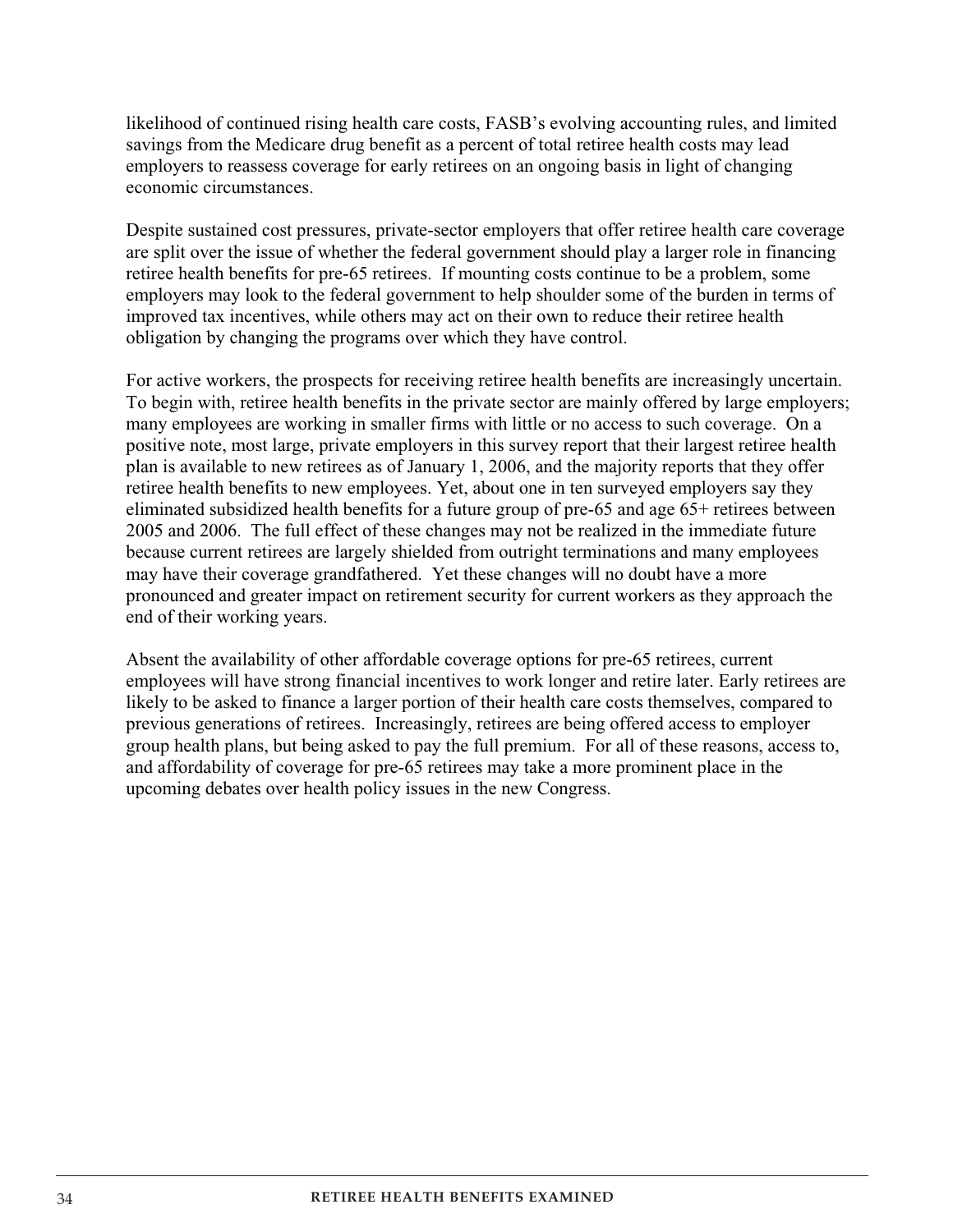## **Appendix: Methods**

## **Survey Approach**

This survey, conducted by Kaiser Family Foundation and Hewitt Associates, was designed to capture information on retiree health programs offered to Medicare-eligible retirees by large private-sector employers having at least 1,000 employees. The survey focuses on large employers because they are significantly more likely than small and mid-sized employers to offer retiree health benefits.

By design, the Kaiser/Hewitt survey focused exclusively on large private employers that currently provide retiree health coverage, rather than surveying employers who do not offer coverage. This survey is based on a nonprobability sample of large employers because there is no database that identifies all private-sector firms offering retiree health benefits from which a random sample could be drawn. A list of approximately 2,400 employers identified as potentially offering retiree health coverage was compiled based on data from respondents to Hewitt's previous employer surveys and data from Hewitt's proprietary client databases, supplemented by other employers drawn from the Standard  $\&$  Poor's Research Insight<sup>SM</sup> public database as well as other employer databases.

Despite interest in examining trends in this area, comparisons between this year's findings and results from previous Kaiser/Hewitt surveys are somewhat limited. Given the nonrandom nature of this sample and the fact that the samples each year include different companies offering different plans, study findings are not strictly comparable from year to year.

The survey, conducted between June 20 and October 16, 2006, was completed by human resources professionals at each of the firms. Most employers were e-mailed a note inviting them to participate in the survey; the remaining employers were invited via a letter. Both the e-mail note and the letter provided employers with a link to a website through which they could complete the survey online. Employers were also given the option of completing and returning a printed questionnaire. Invitees were sent multiple reminder notices by mail and e-mail. Overwhelmingly, employers chose the online survey, with 99% completing the survey in that manner, versus 1% that completed and returned the printed questionnaire.

## **Characteristics of Participating Employers**

Overall, 302 large, private-sector employers responded to the survey. These employers represent 36% of Fortune 100 companies and 22% of Fortune 500 companies. The surveyed employers include more than one-quarter (32%) of the Fortune 100 companies with the largest retiree health liabilities in 2005.

Most ( $n = 258$ ) of the surveyed employers provide retiree health coverage to both pre-65 and age 65+ retirees, but some only provide coverage to either pre-65 (n = 41) or age 65+ retirees (n = 3), but not both. There are 299 employers that provide pre-65 coverage and 261 that provide coverage to age 65+ retirees. The overwhelming majority (95%) of surveyed employers are multi-state companies that represent a broad range of manufacturing (44%) and non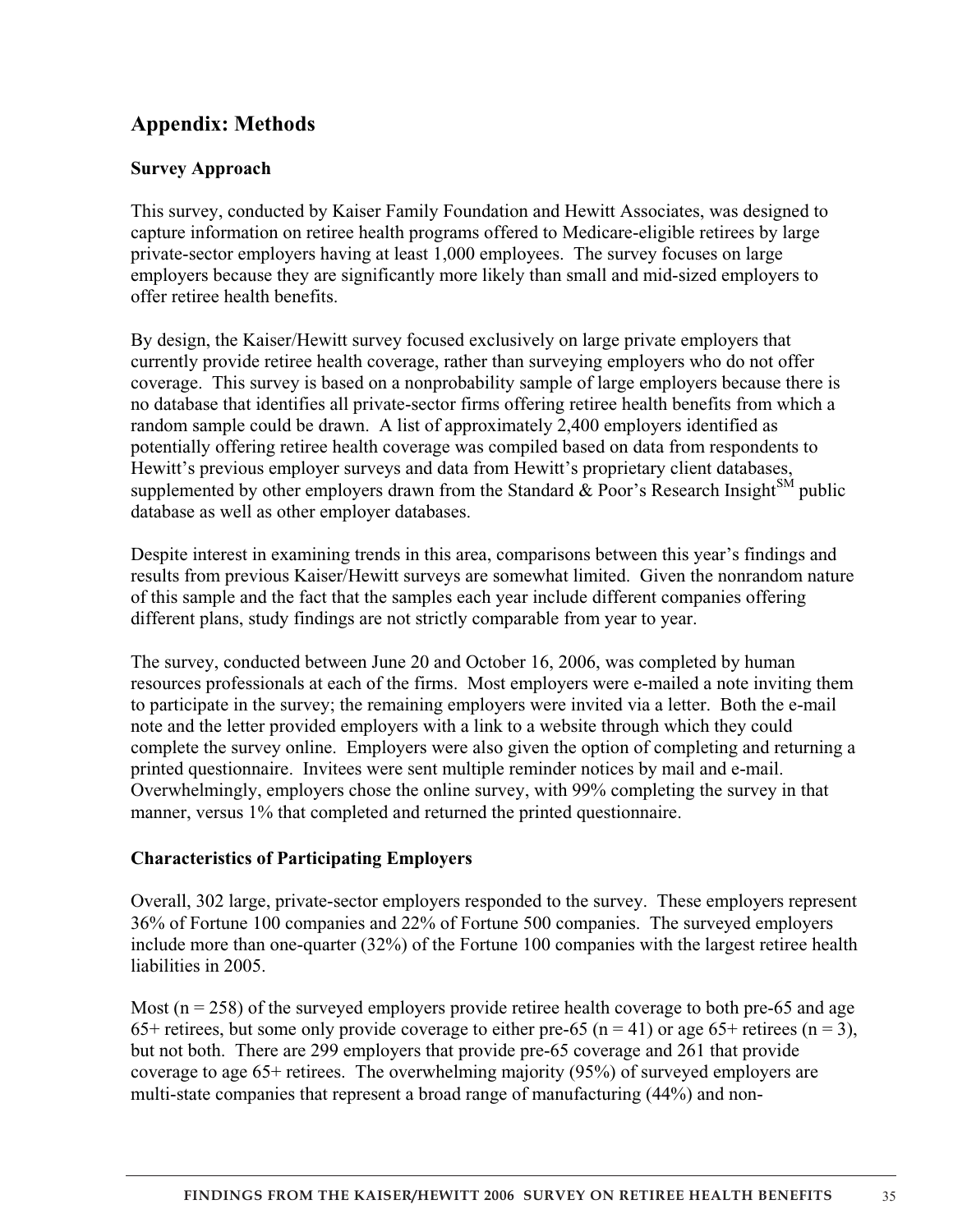manufacturing (56%) industries. Fifteen percent of surveyed employers are large subsidiaries of a parent organization.

The 302 surveyed employers reported having 6,723,752 employees, with an average of 22,264 employees per employer and a median of 8,350 employees. Using a typical ratio of family members to employees (2.5) identified by Hewitt actuaries, the surveyed employers provide benefits that impact the lives of about 16.8 million employees and family members.

The surveyed employers reported a total of 3,128,493 pre-65 and age 65+ retirees, with an average of 10,359 retirees and a median of 2,000 retirees. Using a typical ratio of family members to retirees (1.65) identified by Hewitt actuaries, the surveyed employers provide retiree health benefits that impact the lives of approximately 5.2 million retirees and family members. The employers in this sample provide health benefits to an estimated 3.4 million Medicareeligible retirees and their spouses, representing 27% of the 12.4 million Medicare beneficiaries with retiree health benefits and accounting for half of the 7.2 million Medicare beneficiaries with private, employer-sponsored retiree coverage. The 7.2 million figure for the number of Medicare beneficiaries with private, employer-sponsored retiree coverage was calculated by subtracting the estimated 3.5 million federal retirees and 1.7 million retirees of public-sector employers receiving the retiree drug subsidy from the 12.4 million Medicare beneficiaries with retiree coverage (CMS staff communication, November 2006).

In terms of the overall distribution of firms, 37% have 1,000 to 4,999 employees, 17 % have 5,000 to 9,999 employees, 21% have 10,000 to 19,999 employees, and 25 % are "jumbo" firms with 20,000 or more employees (Table A1).

|                           | <b>Total</b> | 1,000-4,999<br><b>Employees</b> | 5,000-9,999<br><b>Employees</b> | $10,000 -$<br>19,999<br><b>Employees</b> | 20,000 or<br><b>More</b><br><b>Employees</b> |
|---------------------------|--------------|---------------------------------|---------------------------------|------------------------------------------|----------------------------------------------|
| <b>Number of Firms</b>    | 302          | 112                             | 50                              | 65                                       | 75                                           |
| Firms as a % of Total     | 100%         | 37%                             | 17%                             | 21%                                      | 25%                                          |
| <b>Number of Retirees</b> | 3,128,493    | 155,772                         | 141,250                         | 390,575                                  | 2,440,896                                    |
| <b>Number of Workers</b>  | 6,723,752    | 275,661                         | 348,017                         | 902,439                                  | 5,197,635                                    |

**Table A1: 2006 Sample Characteristics, by Firm Size** 

Note: Based on responses from private-sector firms with 1,000 or more employees that offer retiree health benefits. SOURCE: Kaiser/Hewitt 2006 Survey on Retiree Health Benefits, December 2006.

## **Total Cost of Retiree Health Benefits in 2005**

Among surveyed employers, the total cost (employer and retiree share) of providing retiree health benefits to pre-65 retirees, age  $65+$  retirees, and dependents was \$19.6 billion in 2005. The total was derived by taking the average total cost by firm size for the 247 surveyed employers who responded to the total cost question, and applying that average cost per size of firm to the 55 employers who did not respond to the question. This resulted in a total cost of \$2.6 billion for the 55 non-responding employers added to the \$17 billion for the 247 responding employers.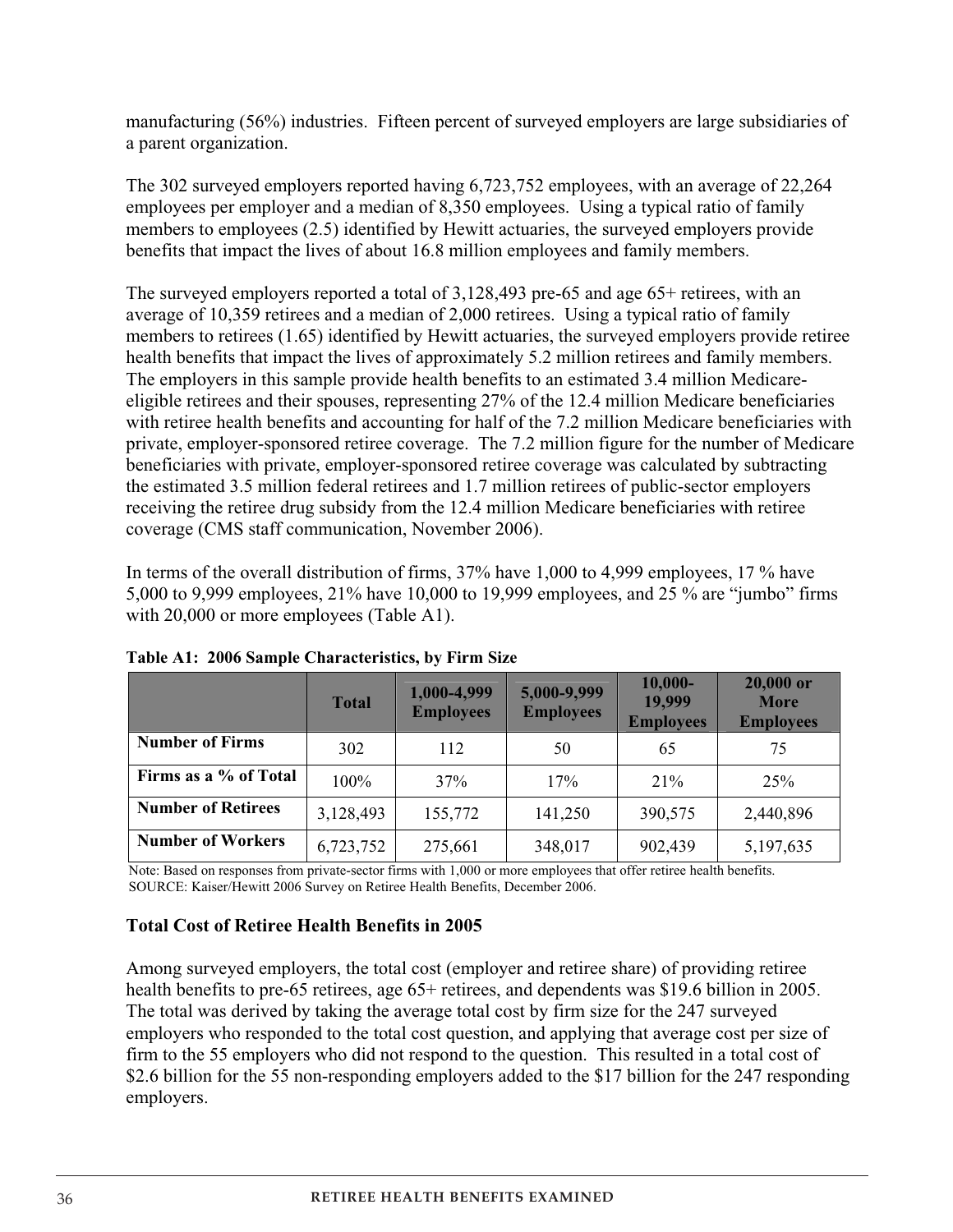The total cost of retiree health coverage of firms in this study represents more than a quarter (29%) of the total estimated cost of health coverage for active workers, retirees, and dependents. To calculate this estimate, the total dollar expenditures for the respondents were estimated assuming that the premium for the largest retiree plan is a fair representation of the cost for the other retiree plans offered. The total retiree premium was therefore set equal to the total retiree count times the premium for the largest plan. Given that, for most respondents, the largest retiree plan represents a significant portion of retirees (on average, 63% for pre-65 retirees and 72% for age 65+ retirees), this should provide a reasonable proxy of total cost. The cost for active employees was estimated assuming that the active participating employer had costs equal to the average active employee cost in Hewitt Associates' 2006 Hewitt Health Value Initiative (HHVI) survey that collects detailed active employee plan costs for over 425 major employers. Using this active employee cost (\$7,741 per employee) multiplied by the total employee count provided by respondents yields the expected medical plan premiums for workers.

## **Premiums**

In this report, the term "total premium" includes both the employer and retiree contributions. "Premium equivalent" refers to the employer and retiree contributions for plans that are selfinsured. Since the vast majority of firms in the survey are multi-state employers (95%), one would expect a large percentage of these retiree health plans to be self-insured, versus insured plans where the appropriate term is "premium." For convenience, however, the term "premium" includes "premium equivalents."

The total premium and retiree contribution information is gathered with respect to the surveyed employer's retiree health plan with the largest enrollment of pre-65 and age 65+ retirees. Large employers typically offer more than one health plan for a given group and different plans may be offered across the firm's various locations and business lines. Requesting premium information for the largest plan is, therefore, the most administratively feasible request to which large employers would respond. In addition, the retirees in the largest plan represent the majority of all retirees with health coverage among the surveyed employers (Table A2).

|                                                                | <b>All Retirees</b><br>Largest<br><b>Plan</b> | $1,000-$<br>4,999<br><b>Employees</b> | 5,000-9,999<br><b>Employees</b> | $10,000 -$<br>19,999<br><b>Employees</b> | 20,000 or<br><b>More</b><br><b>Employees</b> |  |  |
|----------------------------------------------------------------|-----------------------------------------------|---------------------------------------|---------------------------------|------------------------------------------|----------------------------------------------|--|--|
|                                                                |                                               | <b>PRE-65 RETIREES</b>                |                                 |                                          |                                              |  |  |
| <b>Average Number of</b><br><b>Retirees in Largest Plan</b>    | 2,459                                         | 199                                   | 657                             | 1,015                                    | 8,171                                        |  |  |
| <b>Average % of Retirees</b><br><b>Covered in Largest Plan</b> | 63%                                           | 72%                                   | 58%                             | 57%                                      | 56%                                          |  |  |
| <b>AGE 65+ RETIREES</b>                                        |                                               |                                       |                                 |                                          |                                              |  |  |
| <b>Average Number of</b><br><b>Retirees in Largest Plan</b>    | 4,247                                         | 681                                   | 1,000                           | 2,648                                    | 11,107                                       |  |  |
| <b>Average % of Retirees</b><br><b>Covered in Largest Plan</b> | 72%                                           | 81%                                   | 68%                             | 71%                                      | 63%                                          |  |  |

|  |  |  | Table A2: Retiree Enrollment in Plan with Largest Participation, by Firm Size, 2006 |  |
|--|--|--|-------------------------------------------------------------------------------------|--|
|  |  |  |                                                                                     |  |

Note: Based on responses from private-sector firms with 1,000 or more employees that offer retiree health benefits.

SOURCE: Kaiser/Hewitt 2006 Survey on Retiree Health Benefits, December 2006.

37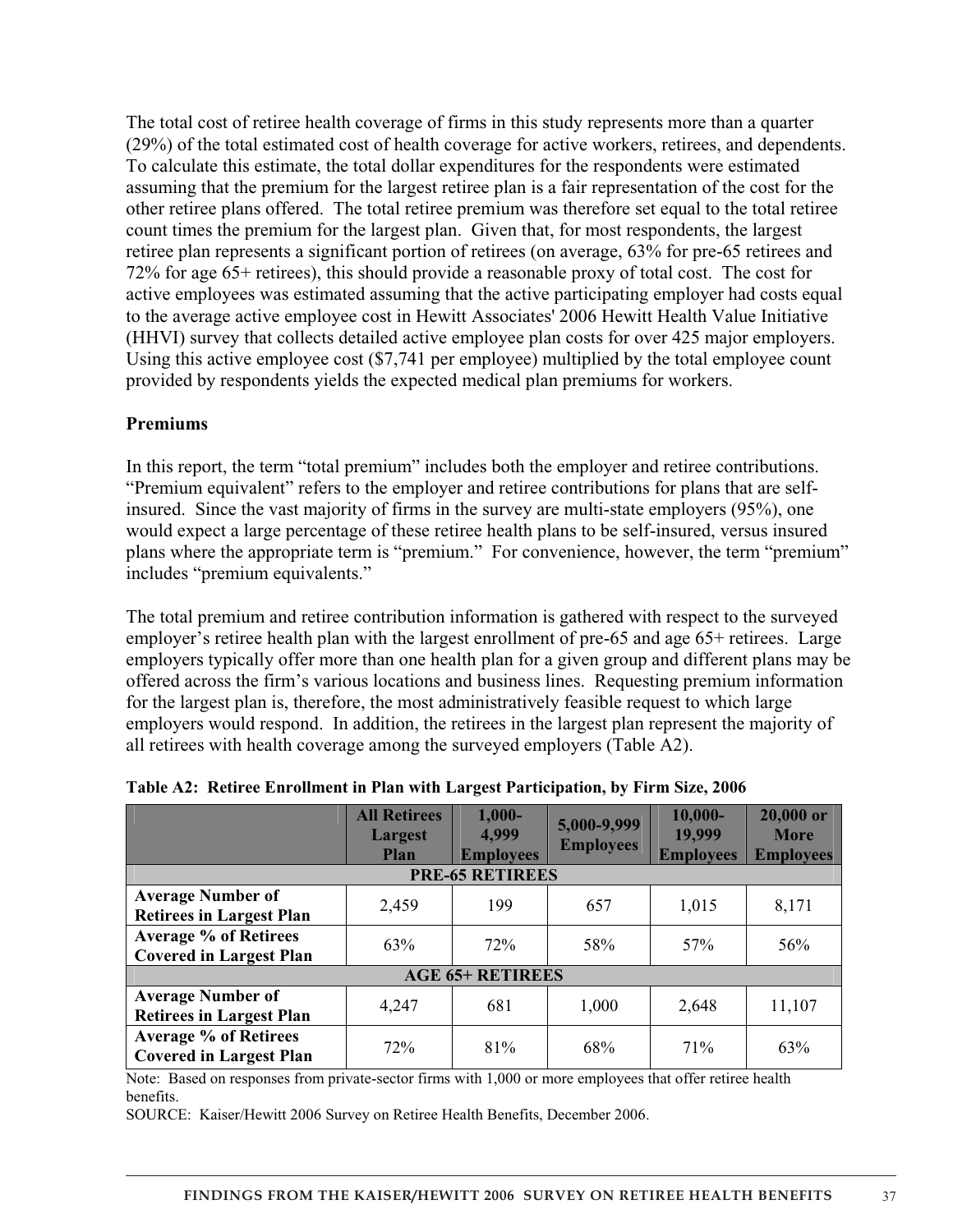The premium and retiree contribution information is gathered with respect to employees newly retiring on or after January 1, 2006, to minimize survey burden on respondents and maximize the number of responses. For example, an employer may have previous retirees with multiple generations of retiree contributions, depending on the period during which the retiree contributions were bargained between the employer and the labor union. Additional feedback suggested that the average premium for new retirees is of greater interest to employers. In addition, the retirees of the largest plan represent the majority of all retirees with health coverage among the surveyed employers. Table A3 presents additional information, comparing mean and median premiums by firm size. To facilitate employer responses, the survey questions asked employers to indicate where the total premiums and retiree contributions fell within a fairly narrow range of premium amounts, and the analysis is conducted based on the midpoint of the ranges. For example, an employer might indicate that their monthly total premium ranged between \$301 and \$350 and that the percentage that the retiree contributes toward the premium ranged between 41% and 50%.

|                          | 1,000-4,999<br><b>Employees</b>     | 5,000-9,999<br><b>Employees</b> | 10,000-19,999<br><b>Employees</b> | 20,000 or<br>more<br><b>Employees</b> |  |  |  |
|--------------------------|-------------------------------------|---------------------------------|-----------------------------------|---------------------------------------|--|--|--|
| <b>PRE-65 RETIREES:</b>  |                                     |                                 |                                   |                                       |  |  |  |
|                          |                                     | <b>Total Premium</b>            |                                   |                                       |  |  |  |
| Median                   | \$475                               | \$450                           | \$475                             | \$525                                 |  |  |  |
| Mean                     | \$516                               | \$460                           | \$541                             | \$559                                 |  |  |  |
|                          | <b>Average Retiree Contribution</b> |                                 |                                   |                                       |  |  |  |
| Median                   | \$179                               | \$124                           | \$154                             | \$169                                 |  |  |  |
| Mean                     | \$251                               | \$168                           | \$229                             | \$229                                 |  |  |  |
| <b>AGE 65+ RETIREES:</b> |                                     |                                 |                                   |                                       |  |  |  |
|                          | <b>Total Premium</b>                |                                 |                                   |                                       |  |  |  |
| Median                   | \$225                               | \$225                           | \$225                             | \$225                                 |  |  |  |
| Mean                     | \$279                               | \$263                           | \$291                             | \$266                                 |  |  |  |
|                          | <b>Average Retiree Contribution</b> |                                 |                                   |                                       |  |  |  |
| Median                   | \$106                               | \$56                            | \$69                              | \$79                                  |  |  |  |
| Mean                     | \$136                               | \$96                            | \$103                             | \$110                                 |  |  |  |

|  |  | Table A3: Total Premiums and Retiree Contributions, by Firm Size, 2006 (Unweighted) |
|--|--|-------------------------------------------------------------------------------------|
|  |  |                                                                                     |

Note: Premiums for retiree-only coverage for full-time employees retiring on or after January 1, 2006, in plans with the largest number of enrolled retirees. Retiree contribution amounts include firms that do not require retirees to pay any portion of the premium. Based on responses from private-sector firms with 1,000 or more employees that offer retiree health benefits.

SOURCE: Kaiser/Hewitt 2006 Survey on Retiree Health Benefits, December 2006.

To address the variation in retiree and employee populations among firms in the survey sample, the average total premium per retiree and the average per retiree contribution toward the total premium were weighted by employer size and number of retirees in the employer's largest plan. By doing so, the premiums of larger firms with the greater number of retirees are weighted more heavily than the relatively smaller firms that have fewer retirees. The average percentage increase in retiree contributions in 2006 over 2005 is weighted similarly.

38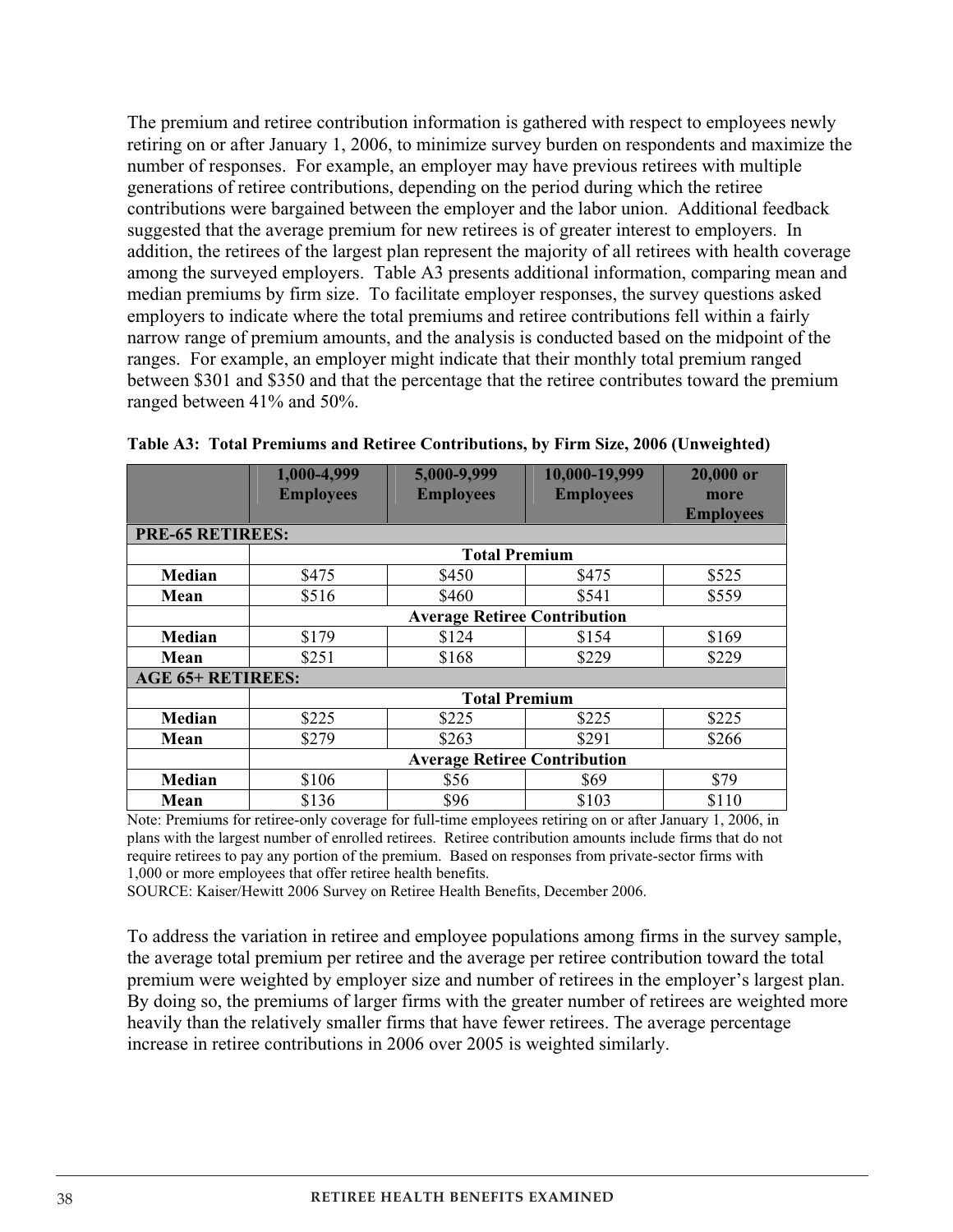In this year's report, the weighted average retiree contribution toward the total premium includes contributions of \$0 (some firms do not require their retirees to pay any portion of the monthly premium).

### **Medicare Cost Savings**

The survey asked employers to indicate the average dollar savings per retiree that would result from the Medicare drug benefit in 2006. We calculated average savings across employers, weighted by firm size and the average number of age 65+ retirees in the largest plan. By doing so, the average savings per retiree of larger firms with a greater number of retirees is weighted more heavily than the relatively smaller firms that have fewer retirees. Employers that reported no savings attributable to their Medicare strategy were excluded from the analysis.

Medicare savings as a percentage of total retiree health costs was calculated by taking the total savings for each employer (i.e., savings per individual retiree multiplied by the total number of the employer's age 65+ retirees) and dividing that sum by that employer's estimated 2006 total cost (employer and retiree share) of providing retiree health benefits to pre-65 and age 65+ retirees. We then calculated the median percentage savings among these companies.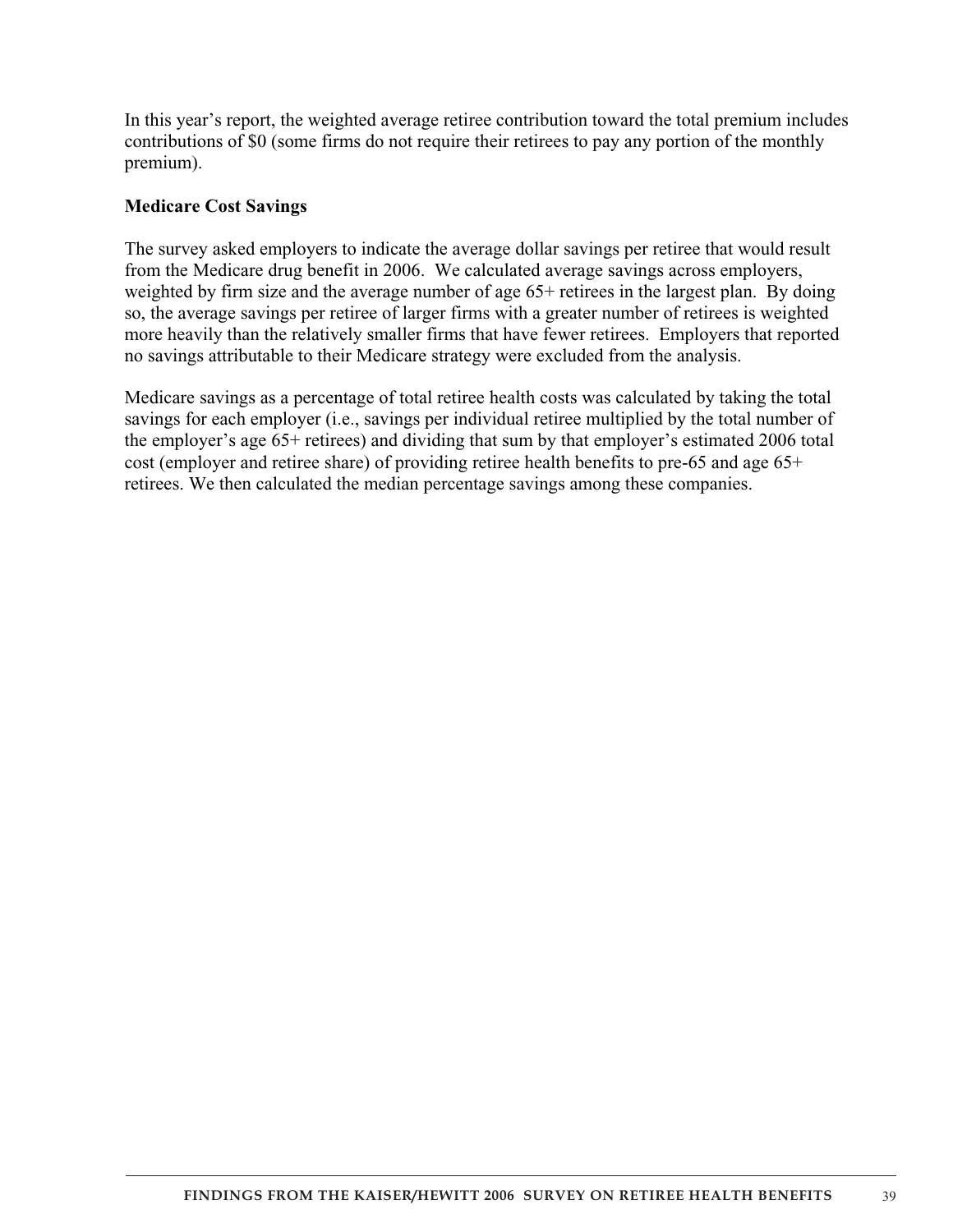### **Notes**

<sup>1</sup> Kaiser Commission on Medicaid and the Uninsured and Urban Institute Analysis of the March 2006 Current Population Survey, 2006. Analysis shows 2.3 million retirees ages 55-64 with employer–sponsored coverage through their own employer. Applying a standard ratio of dependent family members to retirees (1.65), the total number of early retirees and dependents with employer-sponsored coverage is an estimated 3.8 million in 2005. 2 Kaiser Family Foundation. *Retired Steelworkers and Their Health Benefits: Results from a 2004 Survey*. May 2006.

<sup>3</sup> U.S. Department of Health and Human Services. "Over 38 Million People with Medicare Now Receiving Prescription Drug Coverage." Press release. June 14, 2006.

<sup>4</sup> Another 2 million Medicare beneficiaries are working aged with employer-sponsored health benefits as their primary source of coverage.

5 New York Times, 02/24/06; Philadelphia Inquirer, 8/29/2006; Associated Press, 10/06/06.

 $^6$  Kaiser/HRET Annual Employer Health Benefits Survey, 2006.

<sup>7</sup> Kaiser/Hewitt Survey of Retiree Health Benefits, 2002-2005.

<sup>8</sup> The surveyed employers provide health benefits to 3.1 million retirees. We applied a standard ratio that assumes two thirds of all retirees are ages 65+ (2.1 million) and then imposed a standard ratio of family members to retirees (1.65) to get a total of 3.4 million retirees ages 65+ and dependents with health benefits provided by surveyed employers.

<sup>9</sup> Of the 12.4 million Medicare beneficiaries with retiree health benefits in 2006, CMS estimates 3.5 million are federal retirees and another 1.7 million are retirees of public employers receiving the retiree drug subsidy (CMS staff communication, November 2006). Excluding retirees of public employers, an estimated 7.2 million beneficiaries receive retiree health benefits from a private employer.

<sup>10</sup> According to the Kaiser/HRET Annual Employer Health Benefits Survey, 2006, retiree health benefits are offered by 54% of firms with 5,000 or more employees, 42% of firms with 1,000-4,999 employees, 31% of firms with 200- 999 employees, and 9% of firms with 3-199 employees.

<sup>11</sup> New hires, as with other employees, typically have to meet age and/or service requirements to qualify for retiree health benefits.

 $12$  An open formulary covers all medications in most therapeutic categories without cost-sharing differential for preferred products (brands only). A restricted formulary covers medications in most therapeutic categories with cost-sharing differentials for preferred products (brands only). A closed formulary covers a more limited number of medications in all categories with no coverage for non-preferred products (brands only).

<sup>13</sup> See Kaiser Family Foundation/Health Research and Educational Trust 2006 Annual Employer Health Benefits Survey (September 2006) showing premiums for employer-sponsored health coverage rose on average 7.7 percent in 2006; Hewitt Associates survey of large employers showing health costs for active workers increasing by 7.9 percent in 2006 (www.hewittassociates.com, October 10, 2006).

 $14$  Based on a separate Hewitt Associates analysis of the Fortune 500 companies, more than 300 companies provided pension and/or retiree health obligations. The total retiree health liabilities at fiscal year-end 2005 exceeded \$400 billion, less than a third of the \$1.5 trillion in total pension liabilities reported. But whereas the pension liabilities had reported assets of \$1.4 trillion, retiree health had only about \$90 billion in assets, making retiree health and other post-employment benefits relatively more "underfunded" than pension plans by far.

<sup>15</sup> The weighted average increases include firms that reported no change, i.e., a zero percent increase in retiree contributions to premiums from 2005 to 2006.

 $<sup>16</sup>$  In addition, in some cases, employers are sharing all or a portion of the retiree drug subsidy with the retirees. This</sup> may be particularly true in situations where the plan's financial cap has been hit or might be hit. In other words, by sharing part of the retiree drug subsidy with retirees, the capped employer plan may remain actuarially equivalent to the Medicare drug benefit and the plan sponsor can qualify to continue to receive the drug subsidy for a longer period of time.

17 In some cases, these changes may refer to one or more of among several retiree health plans that a single large private employer may offer, and not refer necessarily to the largest plan. This may be particularly true if the largest plan is collectively bargained.

 $18$  Between 2000 and 2006, a total of 148 companies in the annual Kaiser/Hewitt Retiree Health Surveys have terminated subsidized health benefits for a group of future retirees.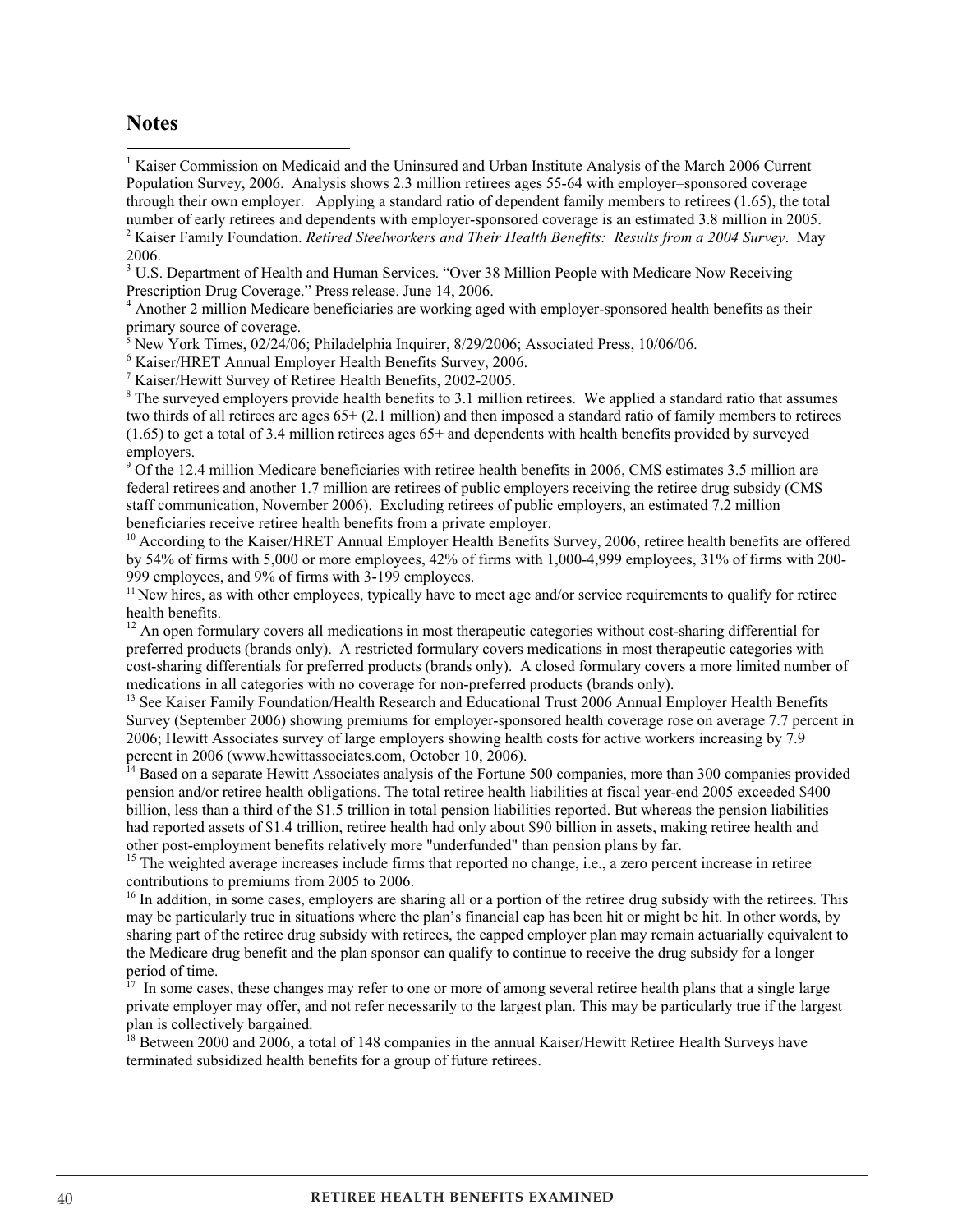$^{22}$  This percentage was calculated by taking the total savings for each employer (i.e., savings per individual retiree multiplied by the total number of the company's age 65+ retirees) in 2006 and dividing that sum by the employer's estimated 2006 total cost (employer and retiree share) of providing retiree health benefits to pre-65 and age 65+ retirees. We then calculated the median percentage savings among these companies.

 $^{23}$  Litigation is currently underway before the U.S. Court of Appeals for the Third Circuit concerning a rule that the Equal Employment Opportunity Commission (EEOC) had approved in April 2004, but which is not in force pending the Third Circuit's decision in the case of AARP v. EEOC. The EEOC rule would grant an exemption under the Age Discrimination in Employment Act (ADEA) to allow employers to coordinate their retiree health benefits with Medicare and to provide benefits to Medicare-eligible retirees that are different from those provided to pre-65 retirees, without violating the ADEA. A lower court ultimately ruled that EEOC has the legal authority to issue the rule, a decision that AARP has appealed. A decision is expected in 2007.

 $\overline{a}$ 

<sup>&</sup>lt;sup>19</sup> HRAs are funded solely by employers; employee/retiree contributions are not permitted. In contrast, HSAs (established under the MMA of 2003 for individuals not eligible for Medicare) permit employees and pre-65 retirees to contribute. Although retirees ages 65 and over cannot contribute to HSAs, they can use accumulated balances to pay for health care. Unused HRA and HSA balances roll over from year to year.<br><sup>20</sup> By law, these numbers are indexed annually. The 2006 retiree drug subsidy applied to allowable costs between

<sup>\$250</sup> and \$5,000.<br><sup>21</sup> Yamamoto, Dale, "What Comes After the Retiree Drug Subsidy," *Benefits Quarterly*, Third Quarter, 2006.